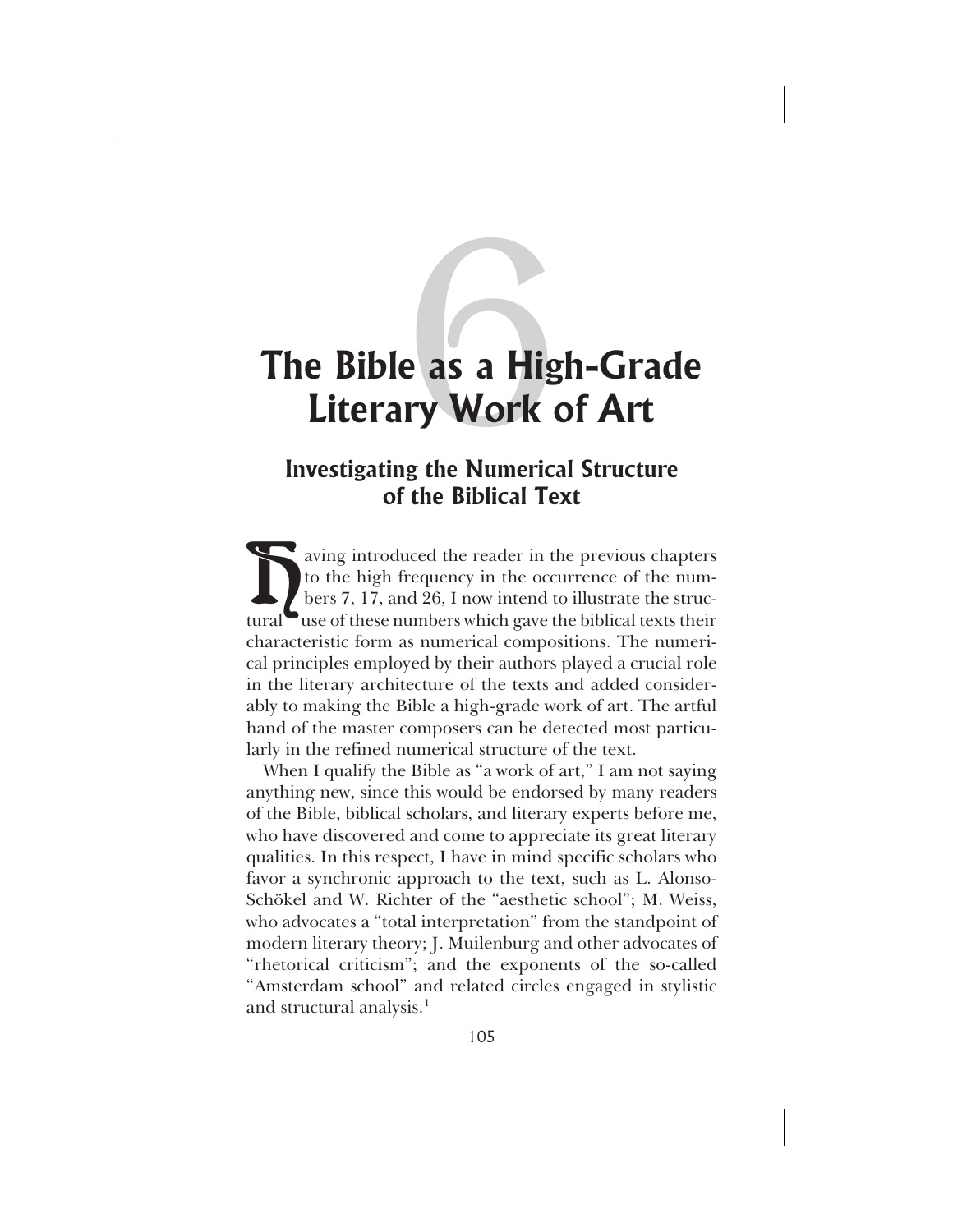One of the basic principles held by the growing number of scholars practicing these new methods of study is the compositional unity of the biblical writings—as opposed to the dissecting diachronic approach to the biblical texts by scholars who cling to the "historical-critical" method in its old-fashioned form. Scholars of the new trend in text analysis maintain that the biblical texts, in the form they were handed down, are not the result of a haphazard formation process that came to a halt by chance, but were deliberately designed compositions. I am convinced that numerical structural analysis can both underscore and verify this cardinal tenet.

In what follows below, I shall demonstrate this conclusion by probing and revealing the numerical secrets of random samples of texts. At the same time, I shall introduce the reader to the basic principles of logotechnical or numerical structural analysis. I shall perform this within the historical context of the discipline of historical-critical text analysis, and shall therefore discuss the work of the two pioneers in this respect, Oskar Goldberg and Claus Schedl.

The numerical structural analysis of the biblical writings should not be considered a separate independent new method of studying the form of the text beside or opposite to other methods. Since the biblical writings are numerical compositions, the form of which is governed by certain numbers, the study of the form of the text should include the study of its numerical aspects. Therefore, the logotechnical analysis of a text must be regarded as part and parcel of the "literarycritical method," of which the primary objective is to study the literary form of a text; that is, the way it is structurally organized. If "literary criticism" is in fact "form criticism" in this sense, "numerical criticism" should be considered supplemental and integral to it, as I have argued and maintained from the very beginning when I introduced numerical structural analysis and integrated it into my own scholarly research.<sup>2</sup>

In my view, "literary criticism," the classic method of text analysis, remains the primary and absolutely indispensable way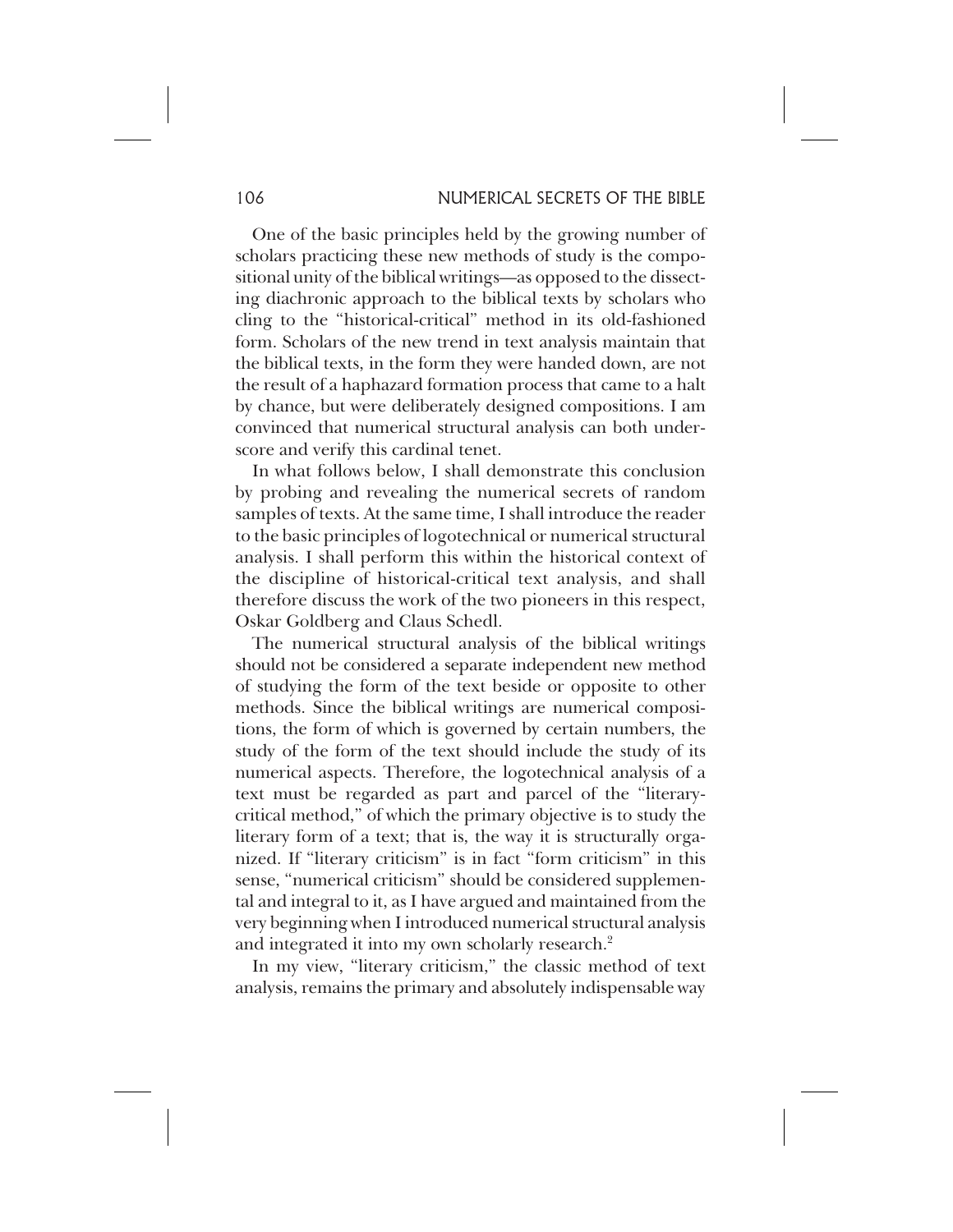of analyzing a text and should never be replaced by other methods. Unfortunately, however, in the course of time, literary criticism has failed to address fresh questions and to adapt itself to newer insights. This resulted in one-sidedness and in the discipline getting bogged down in an excessive search for sources and layers. This development gave rise to the emergence of other methods, such as "form criticism," "rhetorical criticism" and "structural analysis," often wrongly presented as independent and diametrically different disciplines. But in my view all such methods, including "numerical structural analysis," should be regarded as supplemental to literary criticism.

# **The Layout Markers in The Hebrew Text of Genesis**

Studying the form of the text, literary criticism, is also concerned with delimiting its "larger" and "smaller" units, the major parts and the sub-sections into which it is divided—to speak in modern terms: its chapters and paragraphs. Detecting the arrangement of a text with respect to its coherent literary units is often of crucial importance in matters of interpretation.

In the layout of the text of the Old Testament handed down in the Leningrad Codex, the oldest complete text of the Hebrew Bible (1008 CE), the Masoretes have preserved a great number of "layout markers" indicating the delimitation of its literary units. Different kinds of larger and smaller open spaces in the text were used as such "paragraph markers" represented by a *parashah petuchah*, "open *parashah*," (P) and a *parashah setumah*, "closed *parashah*," (S) in the printed editions. Unfortunately these layout markers have in general been ignored and are still completely disregarded by the great majority of modern biblical scholars. My experience with the layout markers in the Hebrew Bible has brought to light the fact that the Masoretes have not indicated such markers consistently and fully. They seem to be absent where we would expect them. However, I am convinced that they should never be ignored in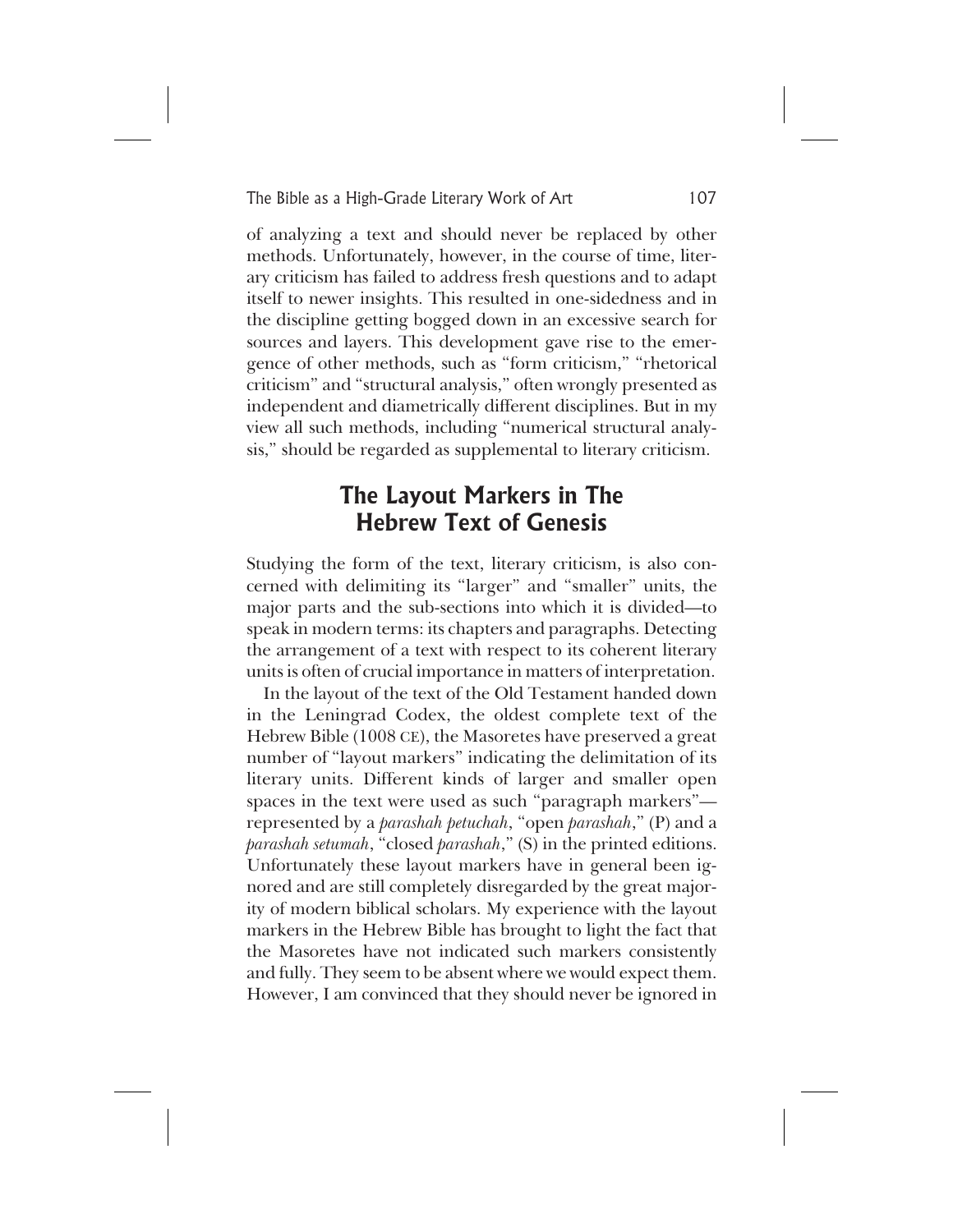those instances where they do occur. We must keep in mind the fact that the open spaces in the layout of the text have excellent credentials going back to the time of the formation of Scripture and should never be disregarded.<sup>3</sup>

A notorious instance of the disregarding of the masoretic layout markers is the "paragraph marker" between verse 3 and verse 4 of Genesis 2, which has been disregarded by many commentators who think that there is a break between verse 4a and verse 4b. To make matters even worse, the editors of the printed edition, *Biblia Hebraica Stuttgartensia*, have without any justification introduced an open space at this point, which is highly misleading to scholars with no access to Codex Leningrad. There is no doubt at all that the preceding literary unit, Gen  $1:1 - 2:3$ , with its 34 ( $2 \times 17$ ) verses, dealing with the creation of heaven and earth, ends at 2:3. The next section, dealing with the universal (hi)story of heaven and earth, more particularly that of the human race, starts at 2:4, introduced by the *toledoth*-formula: "This is the (hi)story of the heavens and the earth after their creation." Therefore, Gen 2:4–25 is not "a second creation story" but in fact the first part of the Story of the Garden of Eden (2:4 – 3:24), an insight which has consequences for its interpretation. The masoretic delimitation of  $1:1 - 2:3$  and  $2:4-25$  is rightly recognized and followed, for instance, in the *Revised English Bible*.

Another instance is the "paragraph marker" in the Masoretic Text in Job 3 between verse 1 and verse 2, which means that the literary unit dealing with the reaction of Job's three friends to his bitter plight, starting at 2:11, does not end at 2:13 but at 3:1. The only correct delimitation of this pericope is 2:11 – 3:1. This is corroborated by the numerical analysis, which shows that 3:1 belongs to the preceding section. Let us have a look at the numerical structure of Job 2:11 – 3:1 on the level of words: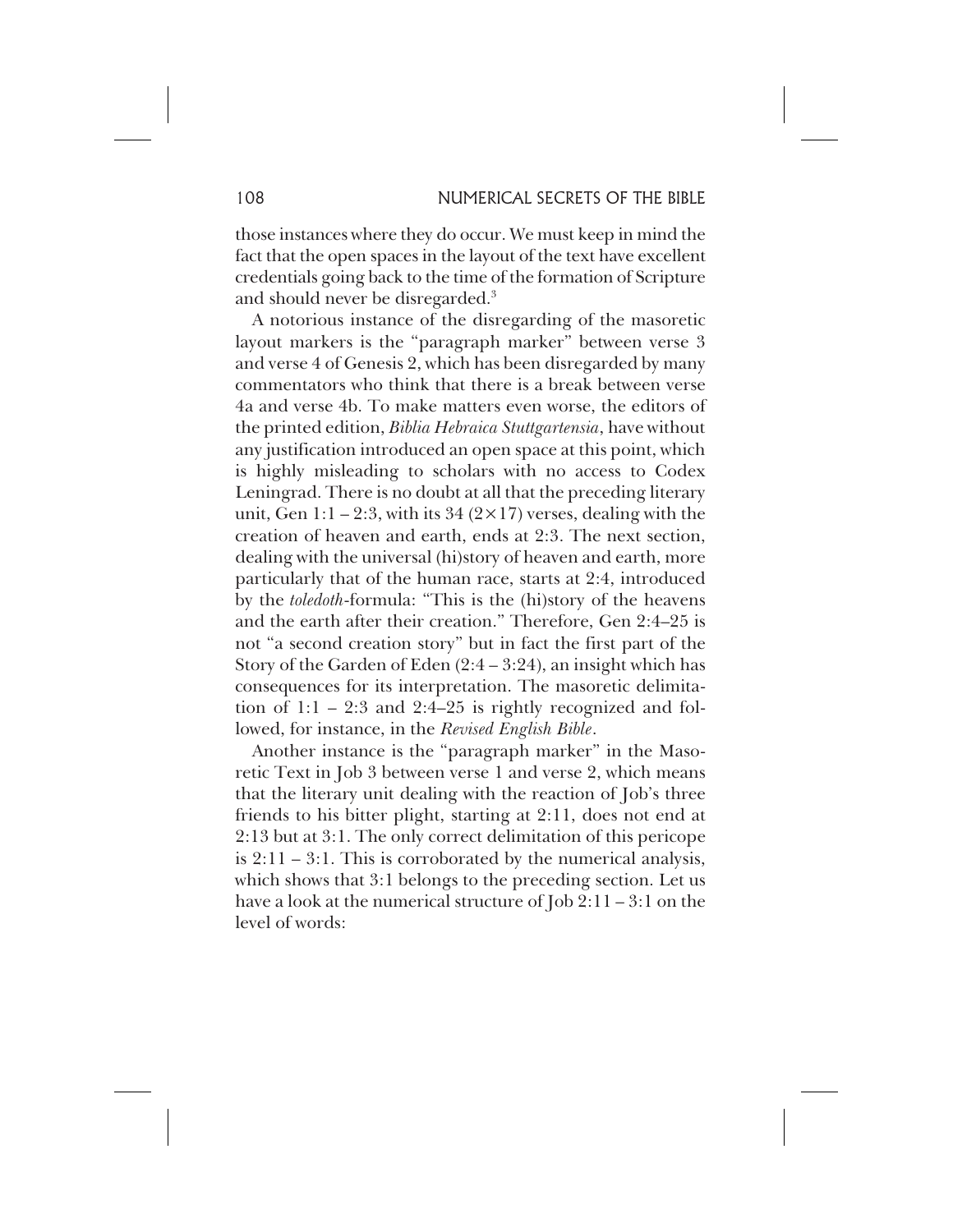|      | verse 11: The friends come to console him | 25                                                           |
|------|-------------------------------------------|--------------------------------------------------------------|
|      | verse 12: Their reaction upon seeing him  | $\frac{17}{26}$ $\frac{17}{9}$ $\frac{17}{9}$ $\frac{34}{9}$ |
|      | verse 13: They wait seven days in silence |                                                              |
| 3:1: | Job breaks the silence and speaks         |                                                              |
|      | Total:                                    | 68 $(4 \times 17)$                                           |

The 9 words of 3:1 together with the 17 of 2:13 total 26, which demonstrates numerically that 3:1 belongs to the preceding section. This is underlined by the syntactical analysis on the basis of "main clause" and "subordinate clause," which reveals that the author has arranged his text in such a way that there are exactly 52 ( $2 \times 26$ ) words in the main clauses. Finally, it is important to note that the stereotyped introductory formula in 3:2, "And Job answered and said," introducing Job's speech, as in 6:1; 9:1; 12:1; etc., clearly indicates the beginning of a new pericope.

Returning to the book of Genesis, let us compare the occurrence of the *toledoth*-formula of Gen 2:4 with the same type of formula in 11:27, which marks the actual starting point of the Abraham cycle: "This is the (hi)story of Terah." For the interpretation of the Abraham narrative, it is crucial to know that the story starts with a short presentation of the extant tradition about the composition of Abraham's family and their journey under Terah's leadership from Ur to Haran to set out for Canaan. Taking his starting point in this tradition, the author of the Abraham story presented a theological narrative from 12:1 onwards, in which he interprets the intention of Terah to go to Canaan not as a secular enterprise, but as an act of God who called Abraham to guide him to the land he promised him.

My investigations into the use of the main layout marker, *parashah petuchah*, in the book of Genesis revealed that the book is divided into five main sections and  $43(17 + 26)$  sub-sections that are quite different in length. This division of the text partly overlaps the structure based upon the *toledoth* formulas, which means that the arrangement of the text visible in the layout rests upon a different conception of the structure of the contents. Whatever this conception may be, the five main sections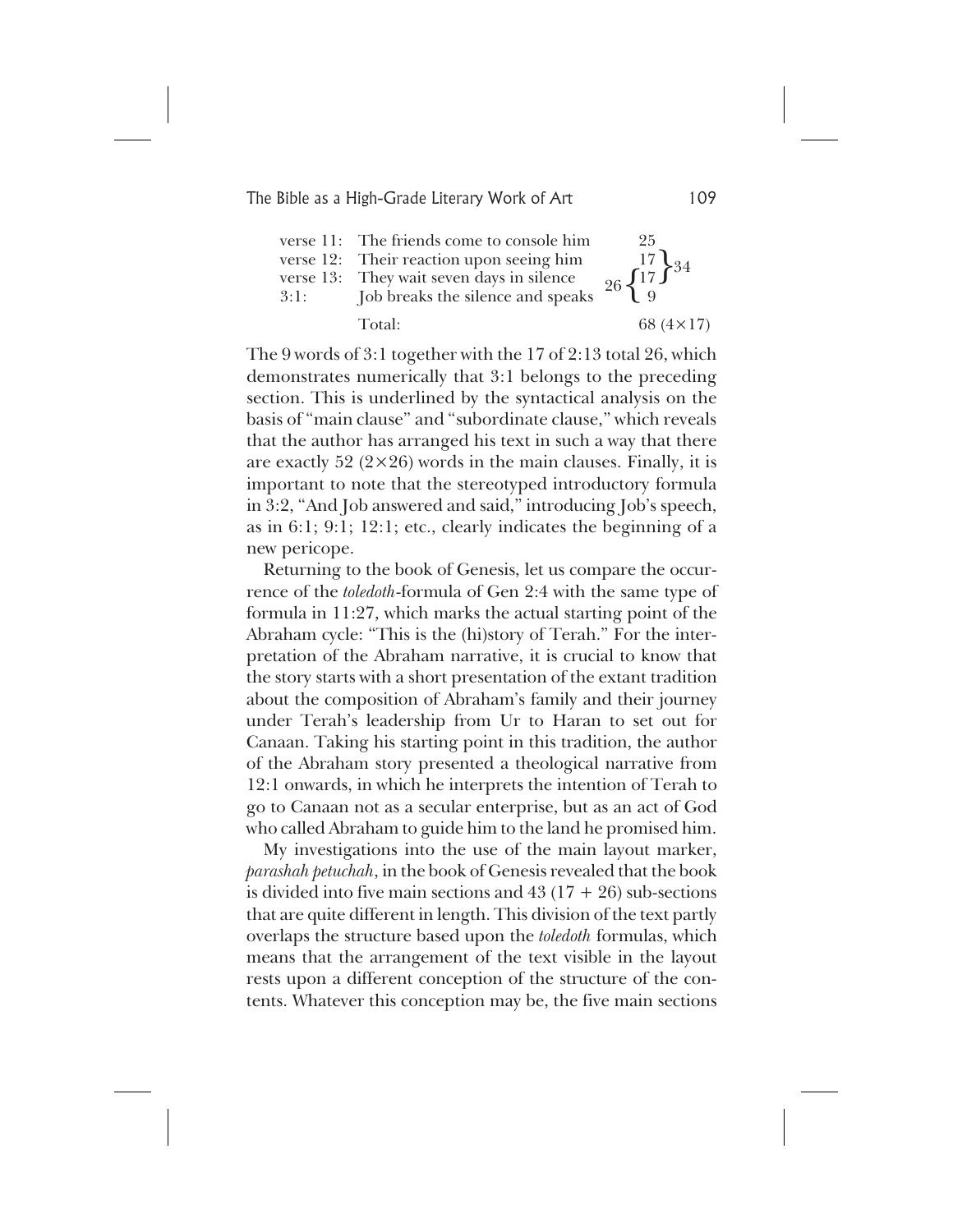are undoubtedly based upon the narrative cycles pertaining to the principal phases in history.

- 1. Creation
- 2. Primeval times
- 3. The time of Abraham
- 4. The time of Isaac/Jacob
- 5. The time of Joseph

In any case, this arrangement of the text clearly shows the structural use of the divine name numbers 17 and 26.<sup>4</sup>

| <b>Main sections</b> | <b>Sub-sections</b> | <b>Total number of Sub-sections</b>                    |
|----------------------|---------------------|--------------------------------------------------------|
| $1:1-2:3$            | Creation            | $\begin{matrix} 7 \\ 10 \end{matrix}$ 17 $\}$ 26       |
| $2:4-10:32$          | Primeval cycle      |                                                        |
| $11:1 - 25:18$       | Abraham cycle       |                                                        |
| $25:19 - 36:43$      | Jacob cycle         | $\begin{array}{c} 7 \\ 10 \end{array}$ 17 $\hat{J}$ 26 |
| $37:1 - 50:26$       | Joseph cycle        |                                                        |

There are:

- **7 subsections in 1:1 2:3**: 1:1–5, 6–8, 9–13, 14–19, 20–23, 24–31; 2:1–3.
- $\blacktriangleright$  10 in 2:4 10:32: 2:4 3:21; 3:22 4:26; 5:1–20, 21–24, 25–27; 5:28 – 6:4; 6:5–8; 6:9 – 9:17; 9:18–29; 10:1–32.
- **9 in 11:1 25:18**: 11:1–9; 11:10 12:9; 12:10 13:18; 14:1 – 17:27; 18:1 – 21:21; 21:22–34; 22:1–19; 22:20 – 24:67; 25:1–18.
- **7 in 25:19 36:43**: 25:19 32:3; 32:4 34:31; 35:1–8, 9–22, 23–29; 36:1–30, 31–43.
- $\blacktriangleright$  10 in 37:1 50:26: 37:1–36; 38:1 40:23; 41:1 44:17; 44:18 – 46:27; 46:28 – 47:31; 48:1–22; 49:1–4, 5–12, 13–26; 49:27 – 50:26.

The function of the divine name numbers seems to be that they express the presence of God in all phases of history. The Abraham cycle, with its nine subsections, which is in the center of the five main sections, appears to be the pivotal point in this arrangement of the text. These central nine subsections, together with the 17 before the flood total 26. And together with the 17 in the Isaac-Jacob and Joseph cycle, they once again total 26.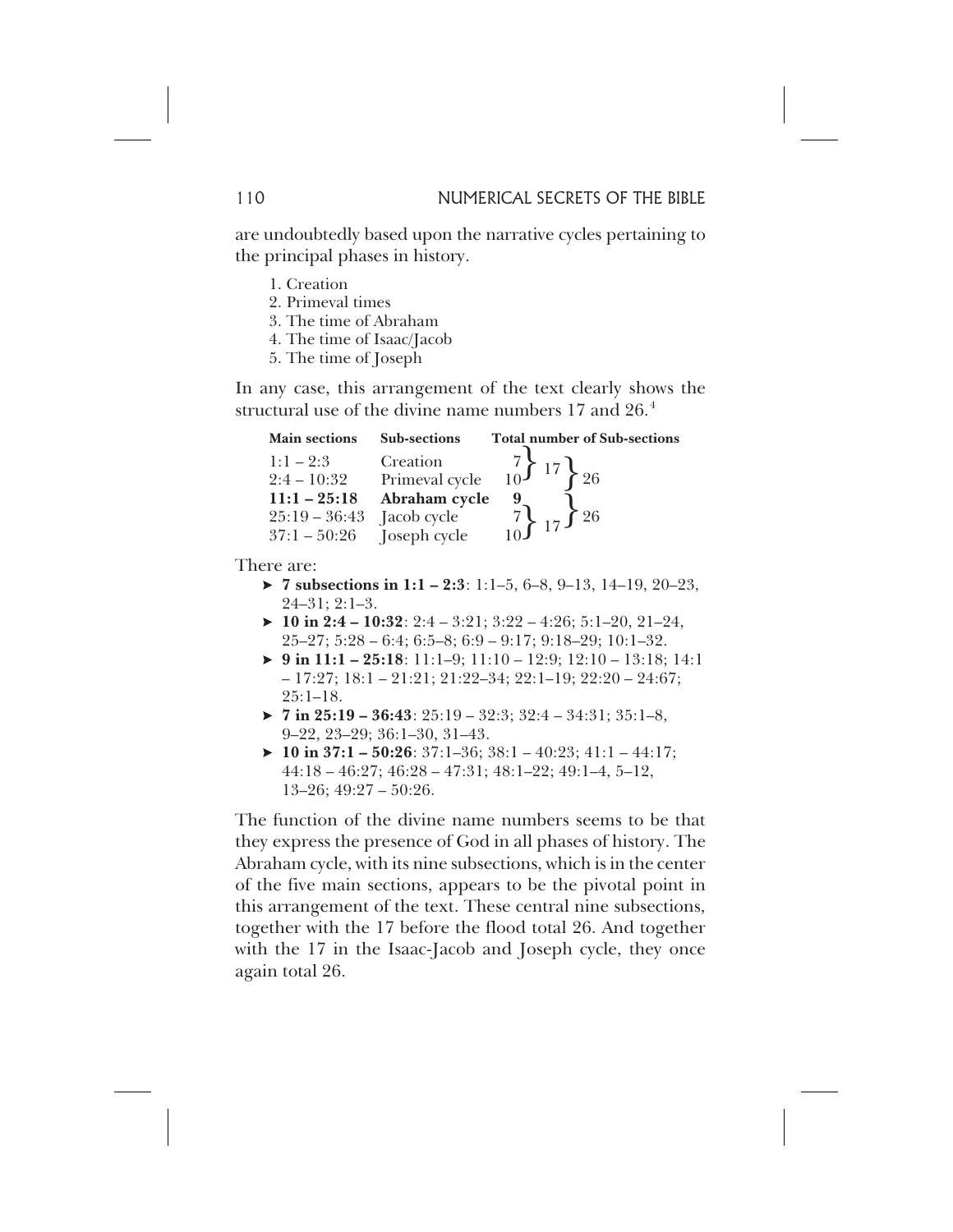These three examples must suffice to illustrate the importance of the layout markers and the stereotyped formulas in the text of the book of Genesis. Needless to say, what is true about Genesis also applies to the other books of the Old Testament.

# **The Numerical Architecture of The Hebrew Bible Rediscovered**

The credit for the first attempt in modern times to draw attention to the numerical aspects of the Hebrew Bible must go to the Jewish scholar Oskar Goldberg, who presented his view of the Pentateuch as a numerical composition in 1908. On the very first page he states:<sup>5</sup>

> The Pentateuch is from the beginning to the end a numerical system, whose basic numbers derive from the divine name YHWH. This numerical system presents itself primarily in the contents of the text and subsequently in its style up to its most refined finesses, in fact in the entire architecture of the text divided in paragraphs, verses and parts of verses. It governs the words, determines the number of letters and becomes manifest in their numerical values as well, while the combination of these factors exhibits the fixed principle of one single number. Therefore the Pentateuch should be regarded as the unfoldment of this basic number, as the name YHWH being unfolded in a writing-in-numbers.

In order to substantiate his thesis, he studied two passages in search of their numerical aspects: the genealogy of Shem in Gen 10:21–32, and the story of the fight against Amalek in Exod 17:8–16. He discovered that the eleven verses of Gen 10:21–32 consists of 104 words, a multiple of the divine name number 26 (4×26). Having counted the letters, he found 390, which is another multiple of 26 (15 $\times$ 26). It appeared that there were 26 descendants of Shem. He computed the numerical values of their names and found that the first 13 names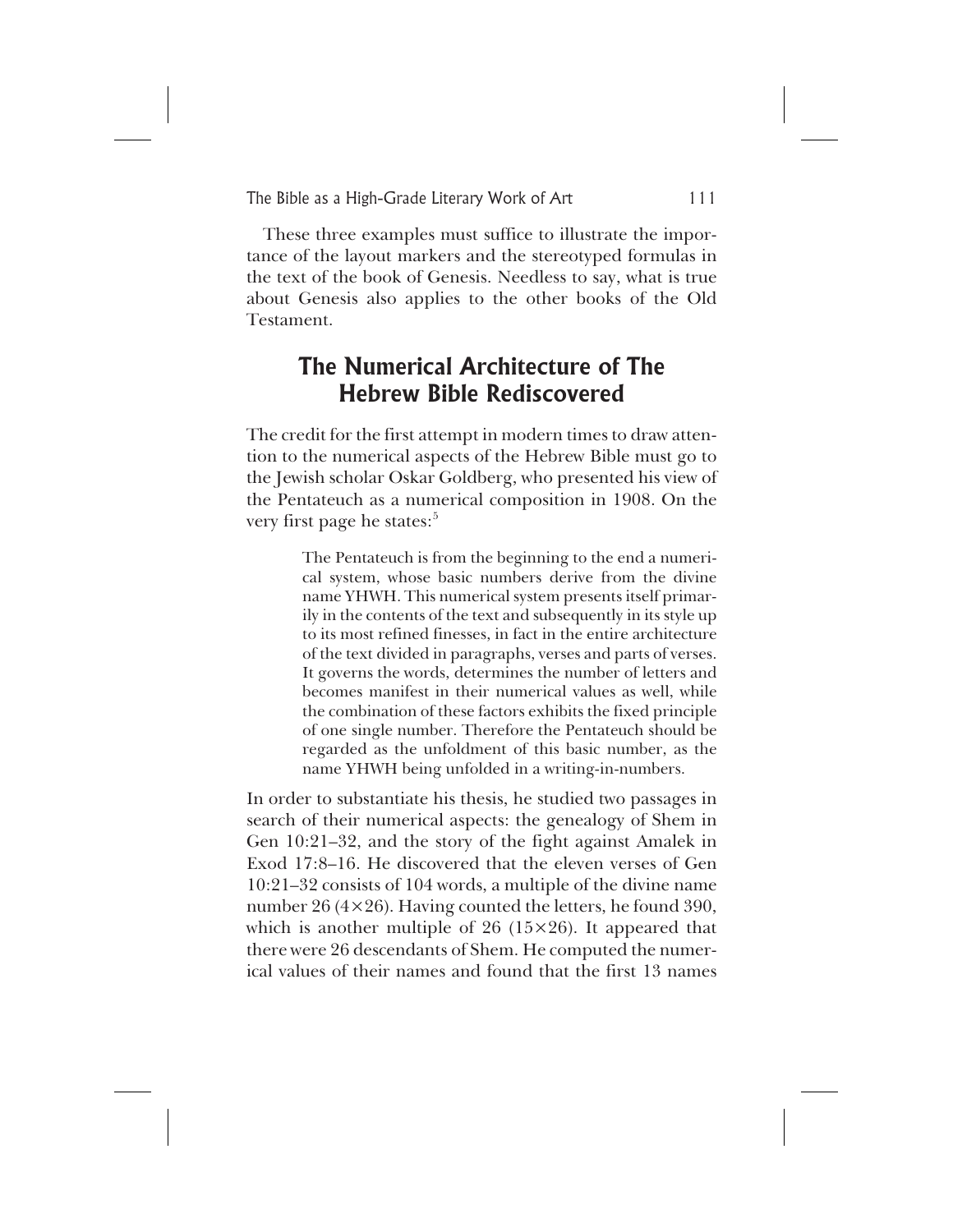total 3588 (138×26) while the names of the 13 sons of Joktan add up to  $2756 (106 \times 26)$ .

He counted the words of the nine verses of Exod 17:8–16 and found that they total 119, which is a multiple of the other divine name number: 7×17. The number of letters appeared to be 449, which is not a multiple of 17, but the sum of the digits  $(4+4+9)$ , he noted, adds up to 17.

In addition to the numerical features of the two passages in question, which he brought to light, he drew up a long list of occurrences of the number 7 in the Pentateuch (pages 31–42). This impressive list together with the data I have referred to above should have been sufficient to demonstrate the use of the numbers 7, 17, and 26 in the Pentateuch and to underscore Goldberg's thesis. The essence of his thesis, that the Pentateuch is a numerical composition governed by the number 7 and the two divine name numbers, was clear enough to arouse at the least the interest of some biblical scholars for the numerical aspects of the Pentateuch. Nonetheless, his work appears to have been completely ignored within the main stream of scholarly research at that time. In a careful review of a number of journals from the years after 1908, I could not find any trace of, or reaction to his book. $6$ 

We may wonder what went wrong. In my opinion, the main reason biblical scholars did not respond to Goldberg's suggestion that the Pentateuch was a designed composition, and therefore a unity from a literary point of view, was the fact that this was not a welcome message in scholarly circles at the beginning of the twentieth century. During those days, "source- analysis," the current paradigm for explaining any "abnormalities" in the texts, reigned supreme. Scholarly research had a one-sided diachronic approach to the text that concentrated on the search for secondary additions to, and sources behind the text. Most scholars were simply not interested in an alternative approach and turned a blind eye to the possibility that the text could be a compositional unity. Moreover, the deep respect for the Masoretic Text shown by Goldberg did not square with the views of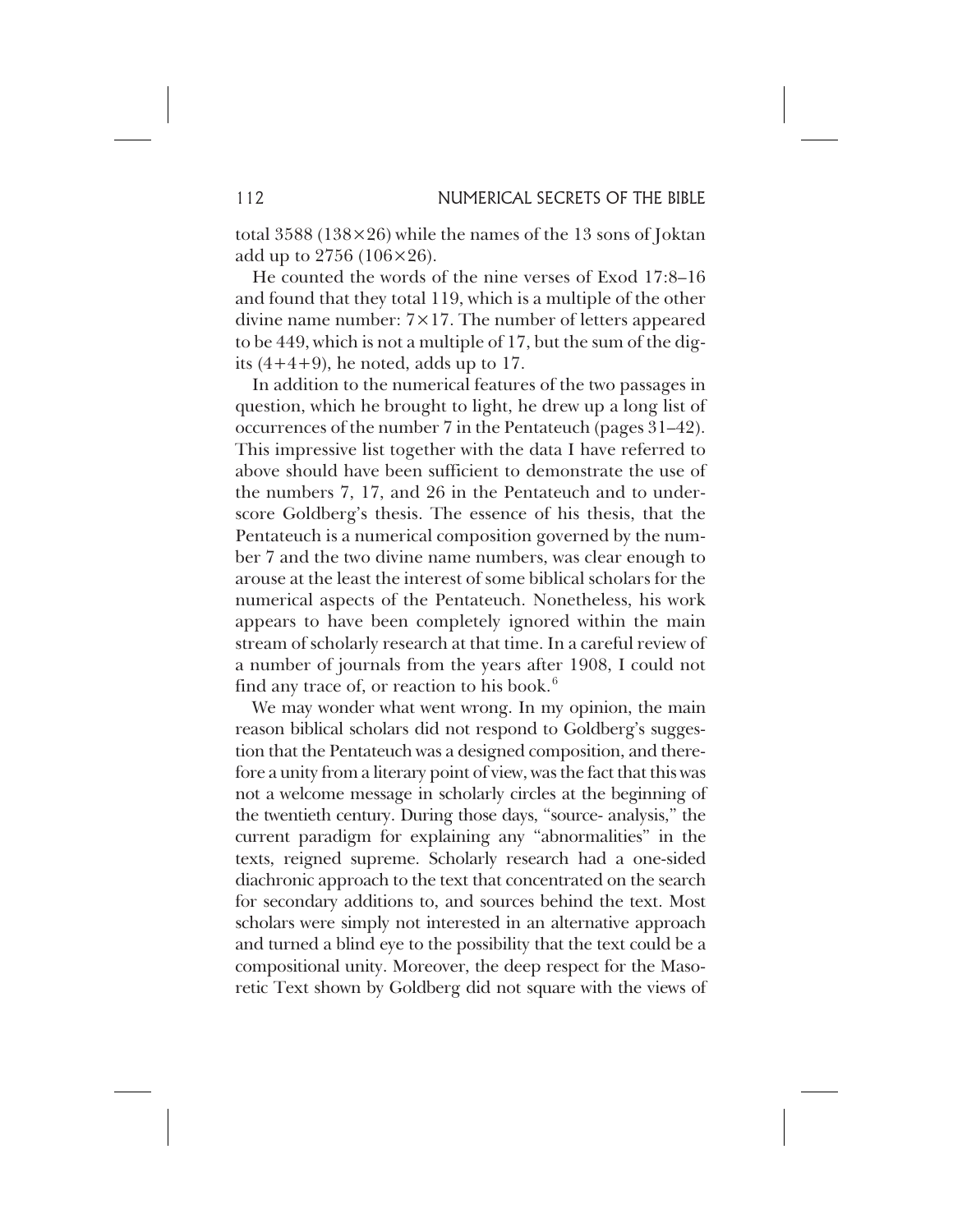the champions of textual criticism of his times who strove to establish the "original text," which was obviously not the Masoretic Text. The time was not ripe for a synchronic approach to the text, let alone for (numerical) structural analysis based upon a high regard for the masoretic textual tradition.

Another reason why not one single scholar picked up the gauntlet or gave evidence of appreciating the essence of Goldberg's thesis, is the fact that he got bogged down in typical kabbalistic exercises and led his readers away from the text into the labyrinth of the kabbalah. To give an example: the numerical value of the first 13 names of the descendants of Shem is, as we have seen,  $138\times26 = 3588$ , while the names of the 13 sons of Joktan add up to  $106 \times 26 = 2756$ , together:  $244 \times 26 = 6344$ ; the sum of the digits of 6344 is  $6+3+4+4=$ 17; moreover, the sum of the digits of the numerical values of the first 13 names is 177, and that of the 13 names of the sons of Joktan 218; adding up the digits of the two numbers 177 and 218 one gets  $1+7+7 = 15$  and  $2+1+8 = 11$ ; the numbers 15 and 11 represent the numerical value of YH (15) and WH (11). He also reduced the larger numbers in his numerical system not only to the two divine name numbers but ultimately to "the one and only basic number" 8 ("*die eigentliche und alleinige Grundzahl,*" page 10), which is constituted by both 17 and 26  $(1+7=8$  and  $2+6=8$ ).

It was such exercises in higher kabbalistic mathematics that made him fail to draw the attention of the scholarly world to the numerical aspects of the biblical writings. Deterred by Goldberg's numerical acrobatic feats, his fellow scholars grasped his kabbalistic approach as a pretext to disregard his entire work and, what is more, to ignore the essence of his thesis. What they did not realize, however, was that they were "throwing the baby away with the bathwater."

Another factor that contributed to the reluctance, or even aversion, of the scholarly world to respond to Goldberg's work could have been the commotion at the turn of the century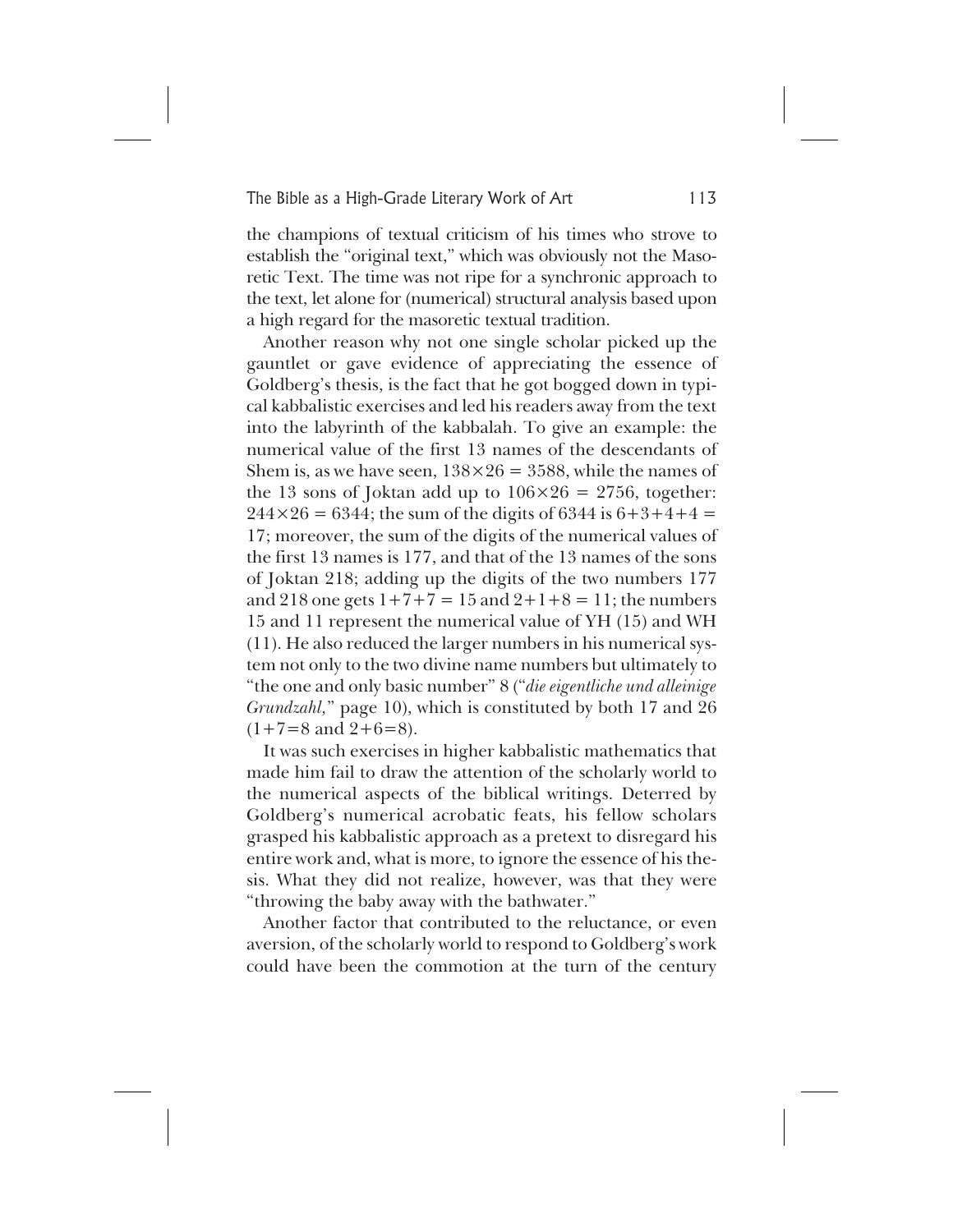caused by Ivan Panin, who claimed that the use of the number 7 in both Old and New Testament renders the Bible a "mathematical miracle," which was supposed to prove the divine origin of its text. It is understandable that serious scholars did not want to be associated with this brand of numerology. I shall briefly refer to Panin's work and that of other champions of this claim and to Goldberg's position in chapter 7.

More importantly, Goldberg failed to make an impact on biblical scholarship because he failed to demonstrate his claim that the numerical system, governed by the divine name numbers 17 and 26 "presents itself primarily in the contents of the text and subsequently in its style up to its most refined finesses, in fact in the entire architecture of the text divided in paragraphs, verses and parts of verses." In other words, he did not show how the stylistic organization of the text was structured by these numbers. His preoccupation with medieval kabbalism gave fellow scholars the feeling that they were being led away from the text instead of towards a better understanding of its structure. Goldberg was still a long way from numerical structural analysis. It would take more than fifty years before the study of the numerical aspects of the Bible was liberated from the context of kabbalism, in which it was situated by Goldberg, and before it could become a scholarly enterprise on a scientific basis.<sup>7</sup>

# **The Pioneering Work of Claus Schedl**

Numerical criticism as a new perspective for traditional literary criticism emerged when the Austrian orientalist and biblical scholar Claus Schedl set himself to seriously studying the numerical aspects of the biblical text and initiated logotechnical analysis. He was the one who would open our eyes to the ways in which the texts were given their literary form through the use of symbolic numbers as structuring devices in a variety of compositional models. As I have explained above, he was the person who coined the term "logotechnique" and who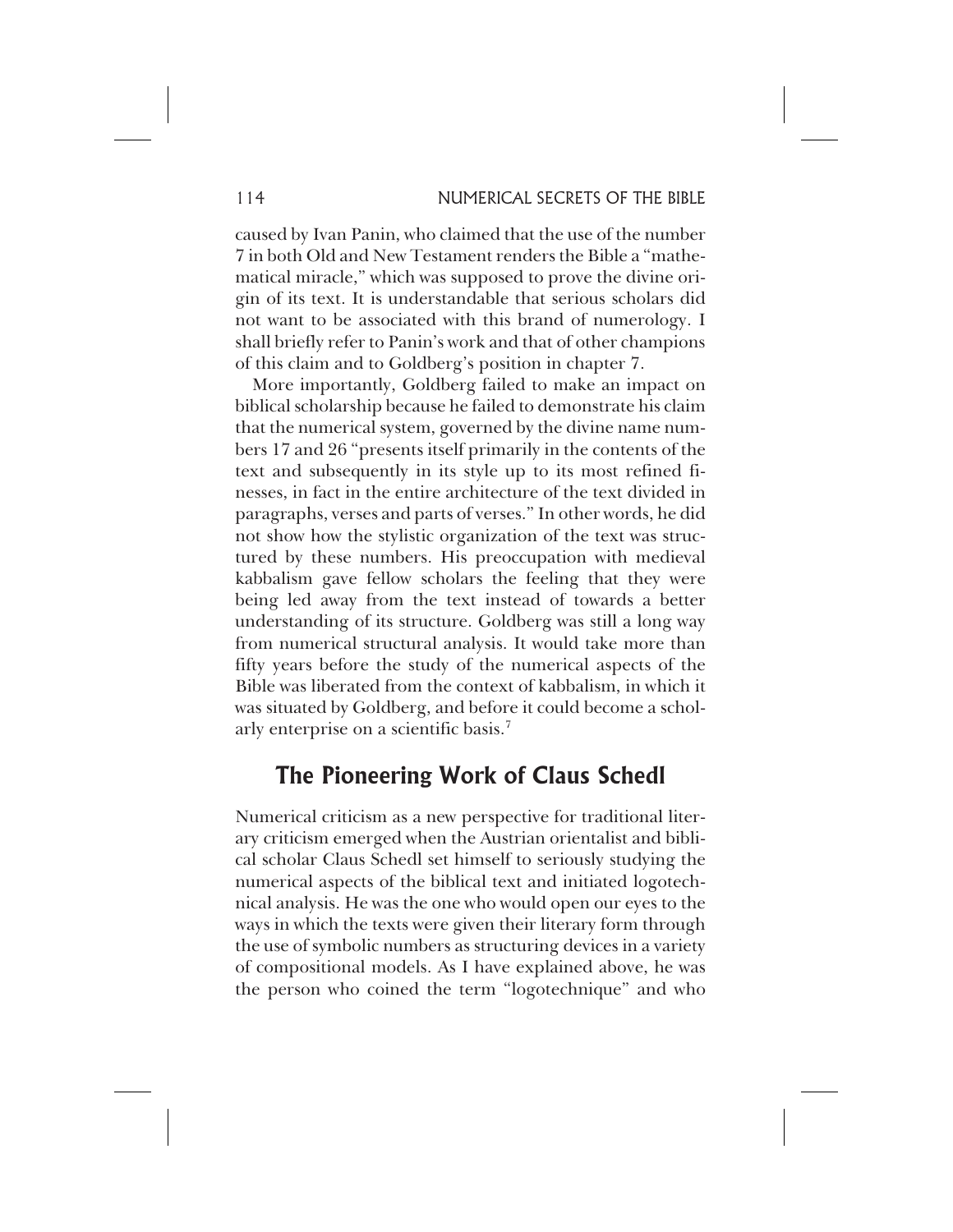advanced and defended the thesis that the biblical writings are numerical compositions.<sup>8</sup>

His starting point was three principles that are deeply embedded in the Jewish tradition: first, that the letters of the alphabet have numerical values (*gematria*); second, that there is a close relationship between counting and writing; and third, the principle that there is an intimate connection between the biblical texts and counting. Leaving Goldberg's kabbalistic mathematics for what it is, he took his thesis that the Pentateuch is a numerical architecture seriously and set out to prove and substantiate his theory. Regarding it as his special assignment, he embarked upon this endeavor as a lone pioneer, scorned and ridiculed by his colleagues in biblical studies and virtually without any debating partners, except for his students in Graz. He groped his way in a totally uncharted field of study and gradually found a method to chart the numerical aspects of the Bible. By searching and registering its numerical aspects, he tried to sort out and systematize the numerical structures of the texts and to interpret the meaning of the numbers and structures he encountered.

In short, he strove to detect the architectural criteria applied by the biblical writers to give structure to their texts, by counting the number of words in a passage as a whole, in the verses and the two halves into which verses are divided. He was particularly interested in the narrative sections and direct speeches in a text, in the main clauses and subordinate clauses, and in the words describing the acts of the personages figuring in a narrative. In doing so, Schedl laid a preliminary foundation for the numerical structural analysis of biblical texts, which would form, despite its shortcomings, the basis for further research.

From a text-critical point of view it is important to note that Schedl insisted on taking one single text-tradition as the object of his numerical research and that he refrained from resorting to text-critical operations to amend this particular text. For Old Testament study he used the text handed down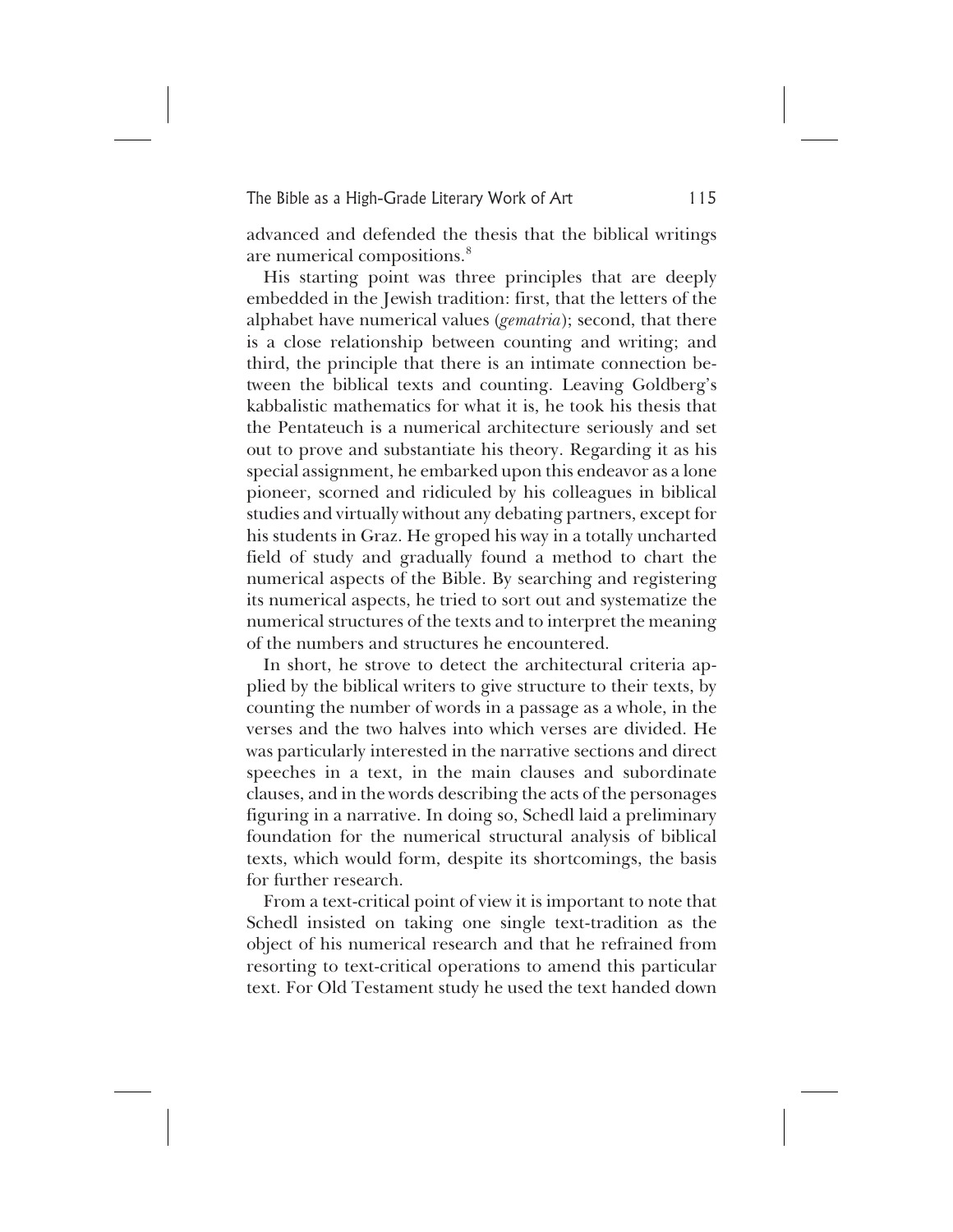in *Codex Leningrad* and for the New Testament *Codex Vaticanus*, which he treated with great respect.<sup>9</sup> In doing so, he avoided the danger of mixing text-traditions—a widely accepted practice in biblical scholarship—and the temptation of choosing variant readings in order to achieve a text conforming to a desired numerical structure, which would of course be detrimental to the credibility of his method.

Another crucial principle for Schedl was his absolute respect for the masoretic division of the text by means of the smaller and larger open spaces, the so-called "paragraph markers," as they occur in the layout of the text of *Codex Leningrad*. He was convinced that these layout markers were not introduced in the Middle Ages but were already there in the received tradition of the masoretes in Tiberias. Moreover, he believed that the masoretic signs above some letters and words in the text and the indications in the margin had a much deeper significance than scholars were apt to think. Apart from their referring function Schedl reckoned with the possibility that they could have been used to encode some numerical aspects of the text. He was very unhappy with the way in which these signs were brought over in the modern printed editions of *Codex Leningrad* and insisted on studying the codex itself, which the great majority of scholars had not even seen at the time. Unfortunately, owing to his untimely death, he could not continue this line of research further.

His respect for the Masoretic Text tradition arose from his synchronic approach to the text and his conviction that the biblical text in its final form should be the object of our scholarly research, not some supposed earlier stage of it. This made him very critical as regards the current extremely onesided diachronic approach to the text and the endless search for sources and earlier stages of the text as practised in literary criticism at the time. Schedl did not deny the relevance of a diachronic approach as an important historical discipline, which strictly belongs to redaction criticism. Instead he insisted that such historical research does not fit in the pursuits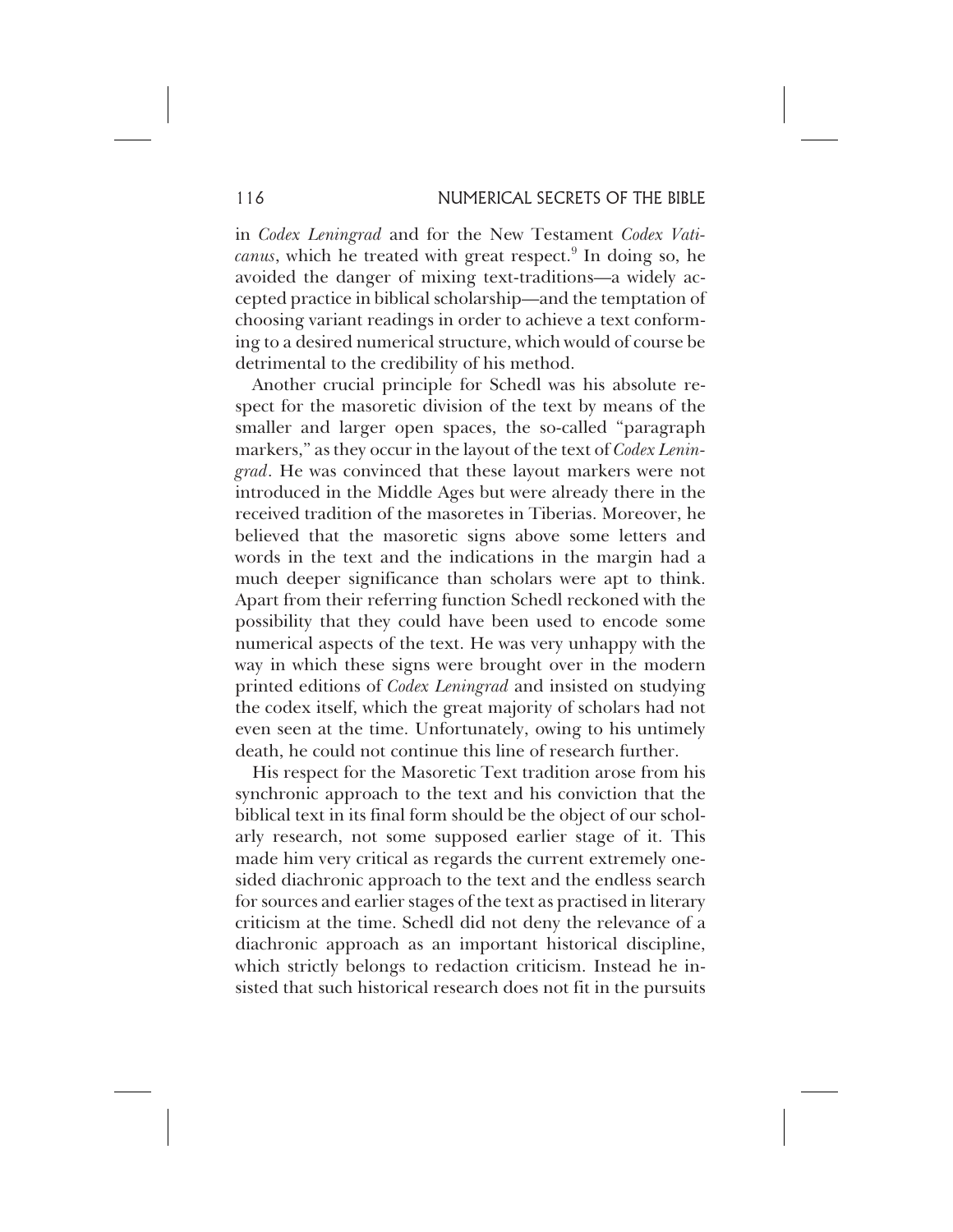of literary criticism, whose sole assignment is to study the form and structure of the text in its final form.<sup>10</sup>

# **The Theoretical Foundations Of Schedl's Thesis**

In order to substantiate his thesis that the biblical writings are numerical compositions, Schedl studied a number of early Jewish writings, specifically with regard to their numerical aspects, and came to the conclusion that numerical compositions are squarely embedded in Jewish culture.<sup>11</sup> The famous writing *Sefer Yetzirah* "Book of Creation" (first century CE) in which the "32 secret paths of wisdom" consisting of the "10 Sefirot" and the "22 elemental letters" play a significant role, contained the basic principles of Jewish number-mysticism. He regarded the formula  $22 + 10 = 32$  as one of the models used for composing texts.<sup>12</sup>

In addition to studying early Jewish writings in search of the roots of numerical compositions, Schedl paid special attention to the role played by numbers in the mathematical-philosophicaltheological worldview of the Pythagoreans and of Philo of Alexandria. This is, according to him, the cultural setting and origin of the theological insight explicitly expressed in the book *The Wisdom of Solomon*, 11:21, *Omnia in mensura et numero et pondere disposuisti*, "You (God) have arranged all things according to measure, number, and weight," which played a crucial role in our culture both in literature and architecture, in art and in music from antiquity till the rise of the romantic movement in the eighteenth and nineteenth centuries.

This is the backdrop of the idea that God as the Great Creator-Craftsman has demonstrated how creative works of art should be accomplished and that he invites us to follow suit in a kind of *imitatio Dei*. This brings to mind the clear analogy between God's creation of the world and the construction of the Tabernacle and its equipment by Moses, which we have noted above in chapter 3 under the heading "Series of Seven in the Tabernacle Laws." It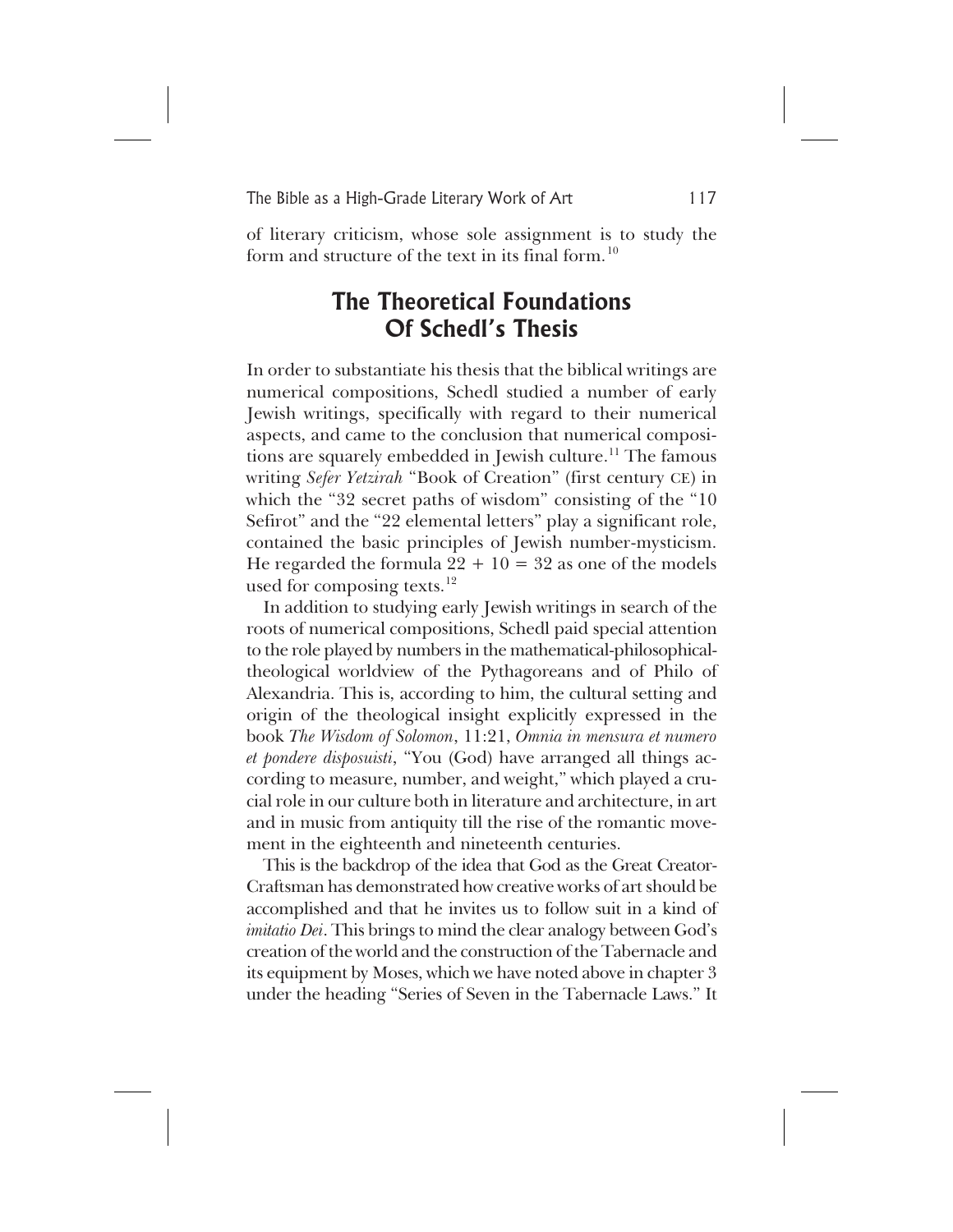also reminds us of the instructions God gave Noah for the building of the ark in the Story of the Flood, and God's command to Moses in Exod 25:9 with regard to the construction of the Tabernacle: "Make it exactly according to the design I show you" (see also verse 40). The same idea lies behind the instructions for the building of the Temple of Solomon: "All this was drafted by the Lord's own hand" (1 Chr 28:19). An earthly design should be modeled upon a heavenly plan.<sup>13</sup>

In view of the fact that the peoples in the ancient world were culturally interconnected, Schedl held that the ideas about the architecture of the cosmos were not only known among the Greeks but also in Babylonia. As a matter of fact, knowledge about astronomy and architecture, in which number and measure played a crucial role, had reached an advanced level in the New Babylonian Empire. It was precisely in this period, during and after the Babylonian exile, that most of the biblical writings were in the final stages of their formation. After the fall of Judah and the loss of the Temple, the scribes constructed a temple of words for their God Yahweh. Holy Scripture substituted the temple as the spiritual sanctuary, a situation that continued despite the actual rebuilding of the temple in Jerusalem.

In Schedl's opinion the scribes, who gave the religious texts their literary form, took over from the Babylonian culture a number of "building plans" governed by certain numbers functioning as formation principles, which they used to give structure to their writings. They purged the symbolism of such numbers from their pagan elements, stripped them of their polytheistic contents, and adapted them by furnishing them with new meanings. In addition to such borrowed patterns, the scribes devised literary designs of their own, such as the menorah-model and numerical patterns to seal their texts with the divine name. It was during this period that specific numerical compositional techniques were designed to give shape to sacred texts. These principles remained in vogue right through to the time of the formation of the books of the New Testament.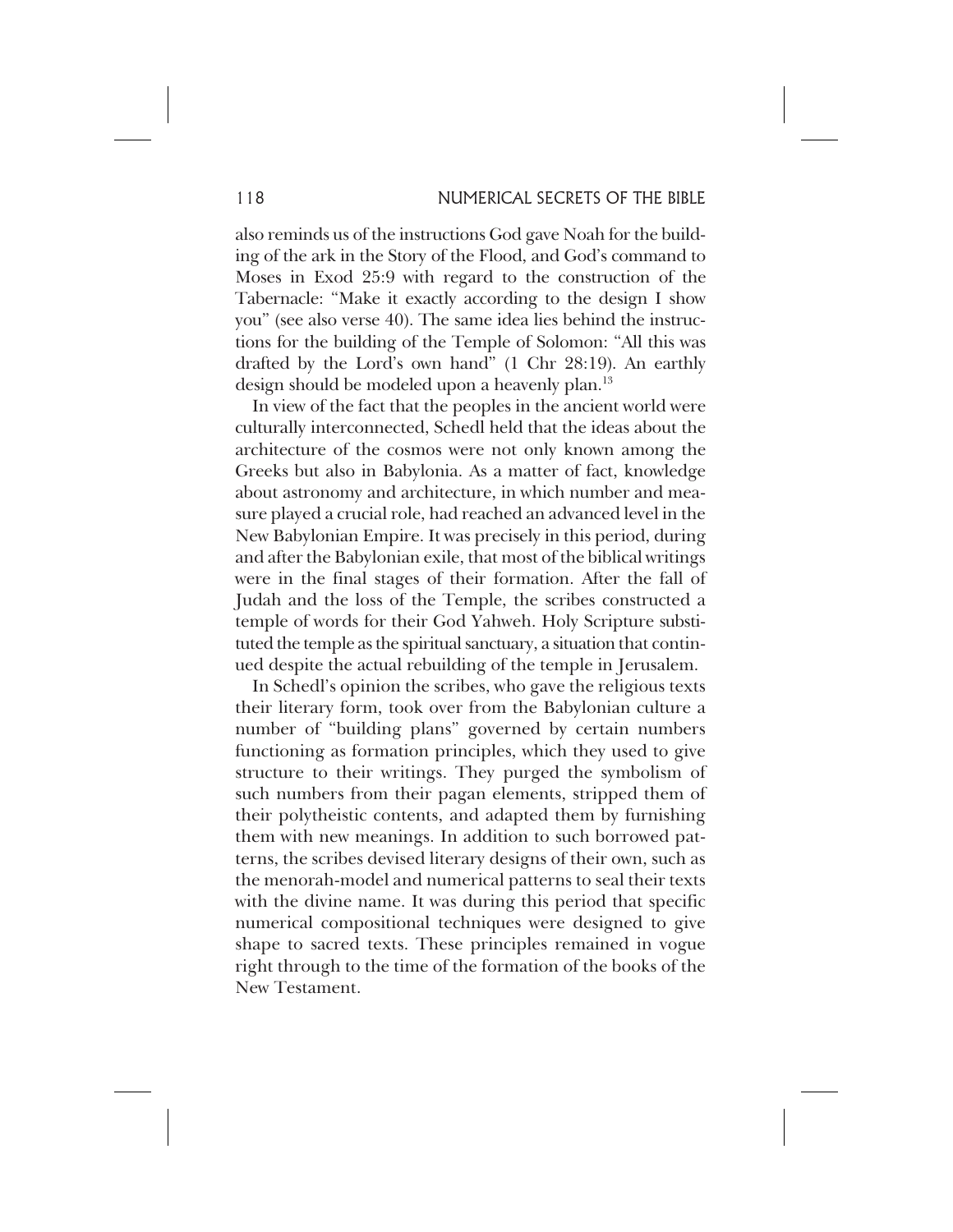One can question Schedl's emphasis upon the supposed Babylonian influence, which I personally do. However, this does not detract anything from his thesis about the emergence of numerical compositional techniques during this period, and his discovery that the biblical writings are numerical compositions. Biblical scholars should take his thesis seriously. Objections could be raised against the fact that Schedl used a great number of symbolic numbers which gives the impression that most, if not all numbers have a symbolic function. Moreover, as H. Nobel has remarked in his critical evaluation of Schedl's work, he failed to provide his logotechnical analysis with a solid methodological basis so as to make it scientifically controllable. Nobel rightly notes, however, that this deficiency is typical of the work of a lone pioneer doing research in a totally uncharted field of study. It is up to coming generations of scholars to provide such a basis, a task that has been initiated by my research and carried a great step forward by Nobel.<sup>14</sup>

I am fully aware that there are still many questions to be answered regarding the origin and scope of numerical compositions in biblical times, and regarding the employment of numerical principles as a compositional technique to give structure to the texts. One cannot expect the results of the investigations carried out up till now to give adequate answers to the numerous historical questions raised by the discovery of the numerical aspects of the texts. These investigations were primarily concerned with the formal aspects of the texts with numerical patterns and structural devices. Historical questions have not yet been addressed in any systematic way.

The present state of research can be compared with an archaeological excavation in which the foundations of an ancient city and a great number of artifacts have been laid bare. Nobody expects the archaeologist to give ready answers to the questions regarding the historical background of the discovery: who built the city, who dwelt there, and at what time, by whom and when was the city destroyed, causing it to fall into oblivion? The inability of the archaeologist to come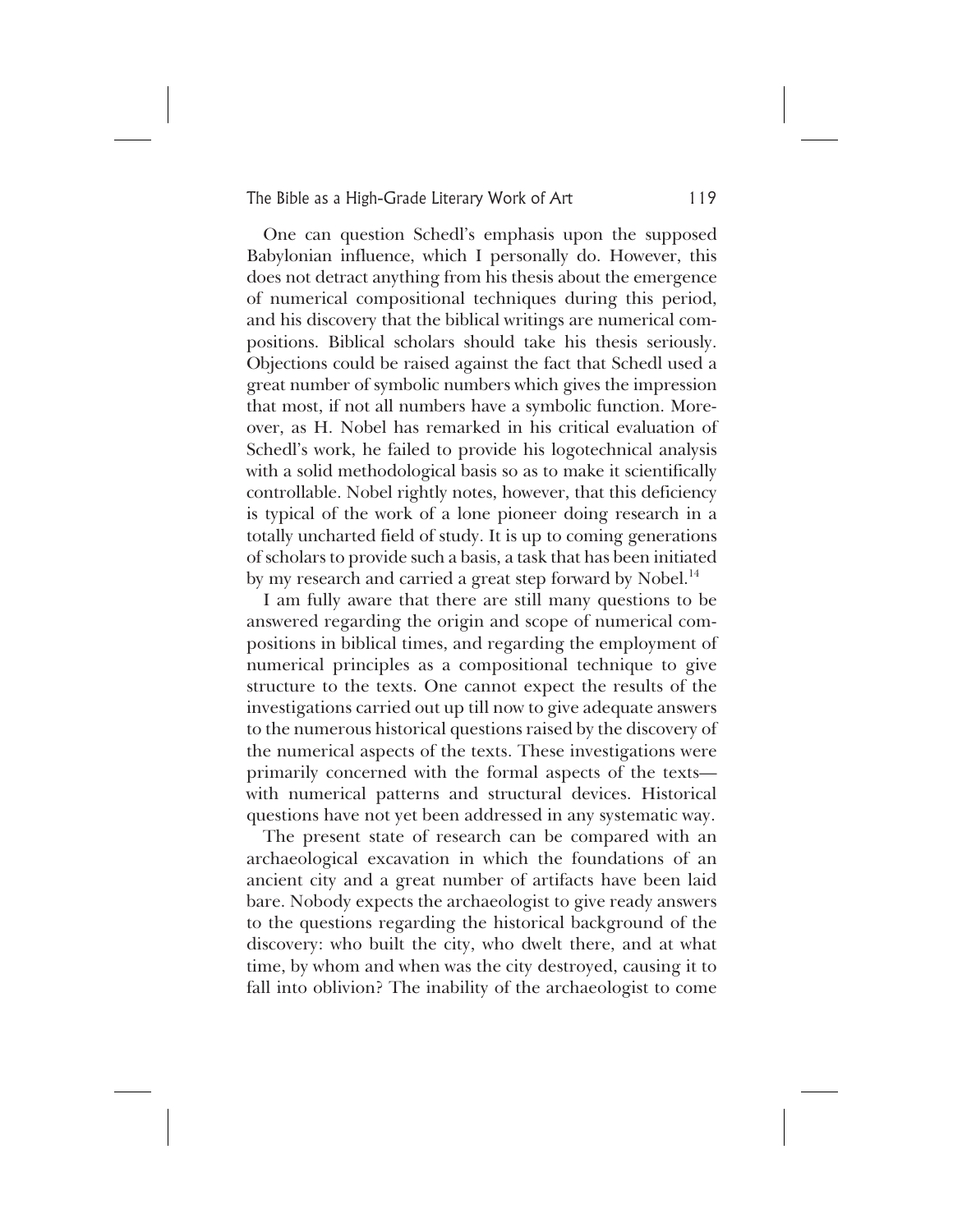forward with the answers to such questions does not render his discoveries void of any significance, neither does it give anybody the right to shrug off the results of the excavation.

In light of this, I consider the conclusion drawn by some reviewers of my work: "Labuschagne has not proved anything yet," unjustified. The massive amount of evidence I have brought to light sufficiently demonstrates the existence of notable numerical features of the biblical writings. The fact that I ventured to give my own interpretation of the evidence does not detract anything from the stark reality of the facts. My interpretations may be challenged, disputed, falsified, and rejected, but the hard facts I have brought to light up till now simply cannot be ignored indefinitely.

# **Schedl's Numerical Analysis Of New Testament Texts**

The most important result of Schedl's work on the New Testament is that he demonstrated beyond any doubt that the compositional techniques he detected in the Old Testament were also employed in this corpus of Jewish-Christian literature. This discovery underscores not only the unity of the two Testaments from this angle but also confirms the Jewish character of the New Testament. Since both are products of the Jewish culture, Schedl included the New Testament texts in his logotechnical analysis as a matter of course. The results of the numerical analysis of texts I myself have chosen at random, point in the same direction. In addition to the examples I cited above, I might mention some results of my analysis of the 26 verses of John 17.

It has a clear menorah-pattern with verse 14 at the center: 1–5; 6–8; 9–13; 14; 15–19; 20–24; 25–26. Moreover, verses 1–3, which deal with the glorification of the Son and the Father, consist of 58 words, with 26 in the main clauses and 32 in the subordinate clauses. The compositional formula  $26 + 32$ = 58 represent the numerical value of *kebod YHWH* "the glory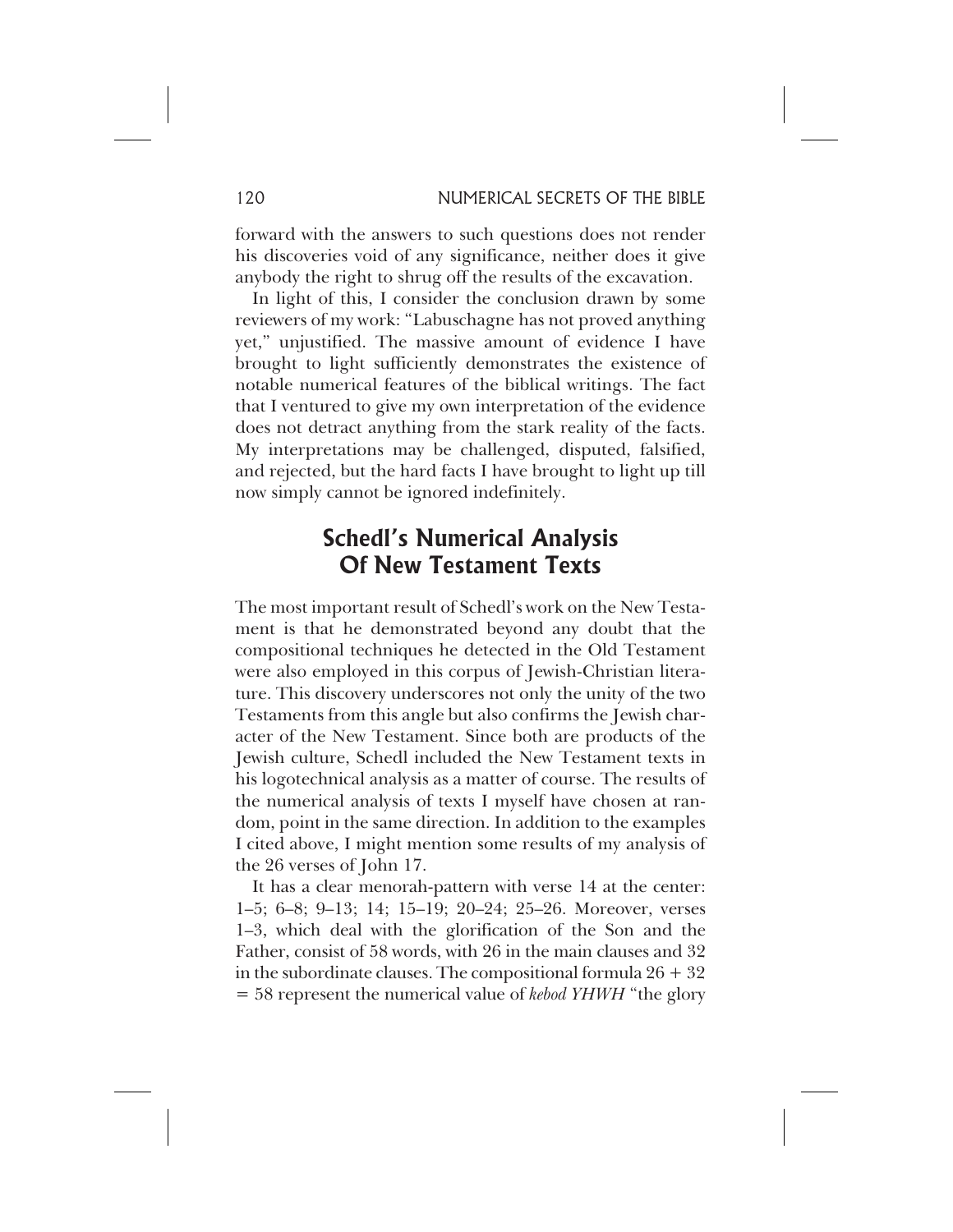of the Lord." The literary unit verses 1–5 is made up of exactly 91 words, which is  $7 \times 13$  (the numerical value of *'echad*, "one." Verses 7–8 have 34  $(2 \times 17)$  words, and both verses 12–13 and 14–16 have 51 ( $3 \times 17$ ) words each, while verses 25–26 are made up of 39 words—the numerical value of both *YHWH <sup>3</sup>echad*, "The Lord is One," and *hashem,* "the name" (note the occurrence of *to onoma,* "the name," in verse 26!).

In earlier numerical analysis of New Testament texts by J. Smit Sibinga, former professor at the University of Amsterdam, and by his pupil M. J .J. Menken, the numerical aspects of the New Testament have been studied from a one-sided point of view. These studies have focused solely upon the Greek-Roman world, while the Jewish background has been completely disregarded. Future numerical investigations into New Testament texts could profit greatly from Schedl's work by following his broader approach in further research, which should focus particularly on the Jewish world.<sup>15</sup>

# **Significant Compositional Models Discovered by Schedl**

### **a) The "Minor Tetraktys"**

One of the most interesting compositional models discovered by Schedl is what he called the "*minor tetraktys*." A text constructed according to this model consists of 55 words with one component of 23 words and the other of 32. The term "*tetraktys*" is explained by Schedl as deriving from the Pythagorean geometric figure formed by the first four numbers: 1, as a point, with 2 forms a line, with 3 a triangle and with 4 a three-sided pyramid. The sum of these four numbers is 10, the decade, the triangular number of  $4(1+2+3+4=10)$ . The number 55 is the triangular number of 10, or the sum of the numbers 1 through 10. In the Babylonian and Pythagorean mathematical system, these numbers were arranged in such a way that they constitute a one-dimensional equilateral triangle, or a three-dimensional pyramid. The equilateral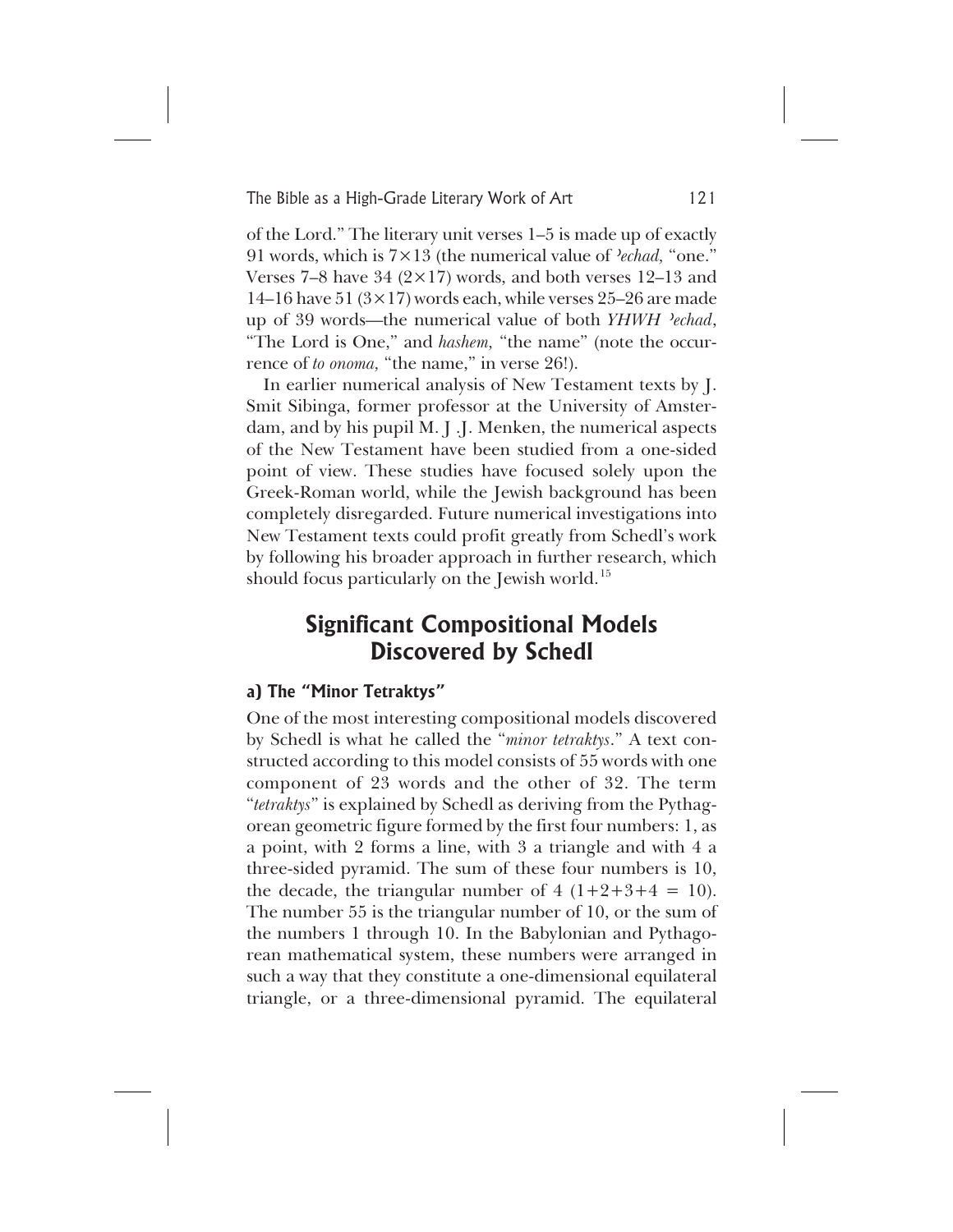triangle was also used in Jewish mysticism to write the three forms of the divine name, YH, YHW, and YHWH, together in one pattern, which gave rise to later kabbalistic number speculation around the letters of the Tetragrammaton.<sup>16</sup>

|          | Y       |
|----------|---------|
| 2 3      | Y H     |
| 4 5 6    | Y H W   |
| 7 8 9 10 | Y H W H |

The numbers constituting the pyramid were divided into two groups: the first is constituted by the sum of the 4 numbers at the four corners of the pyramid:  $23(1+5+7+10)$ , while the other group is constituted by the remaining 6 numbers forming a hexagon:  $32(2+4+8+9+6+3)$ . This structure was frequently used by the biblical scribes as a compositional model:  $23+32 = 55$ , of which Schedl gives a number of examples from both Old and New Testament.

In his opinion, the compositional formula  $23+32 = 55$ could be raised by  $3: 23+32+3 = 58$ , or by  $8: 23+32+8 = 63$ , or by any other number. However, 58 could also be made up of 32 and 26, representing the "glory of the Lord," *kebod YHWH*, and 63 has a symbolic value of its own, being the number of the paraenetic preaching (see my commentary, volume IA, pp. 42–43; II, p. 13, and III, pp. 221–222). As I have stated before, Schedl can be criticized for introducing too many numbers by assuming such a great number of extensions. This certainly weakens the principle. This applies also to the "cosmic" numbers identified by him, such as 19, 116, 177, 235, 243, 248, 318, 354, and 720.<sup>17</sup>

My own explanation of the numerical significance of the compositional formula  $55 = 23 + 32$  is that the two components represent the numerical values of the word *kabod,* "glory," alternatively written *kbwd* in the Hebrew Bible.<sup>18</sup> In addition to the instances mentioned by Schedl, I might give a number of examples I have discovered, one from the book of Psalms and a few more from the book of Deuteronomy.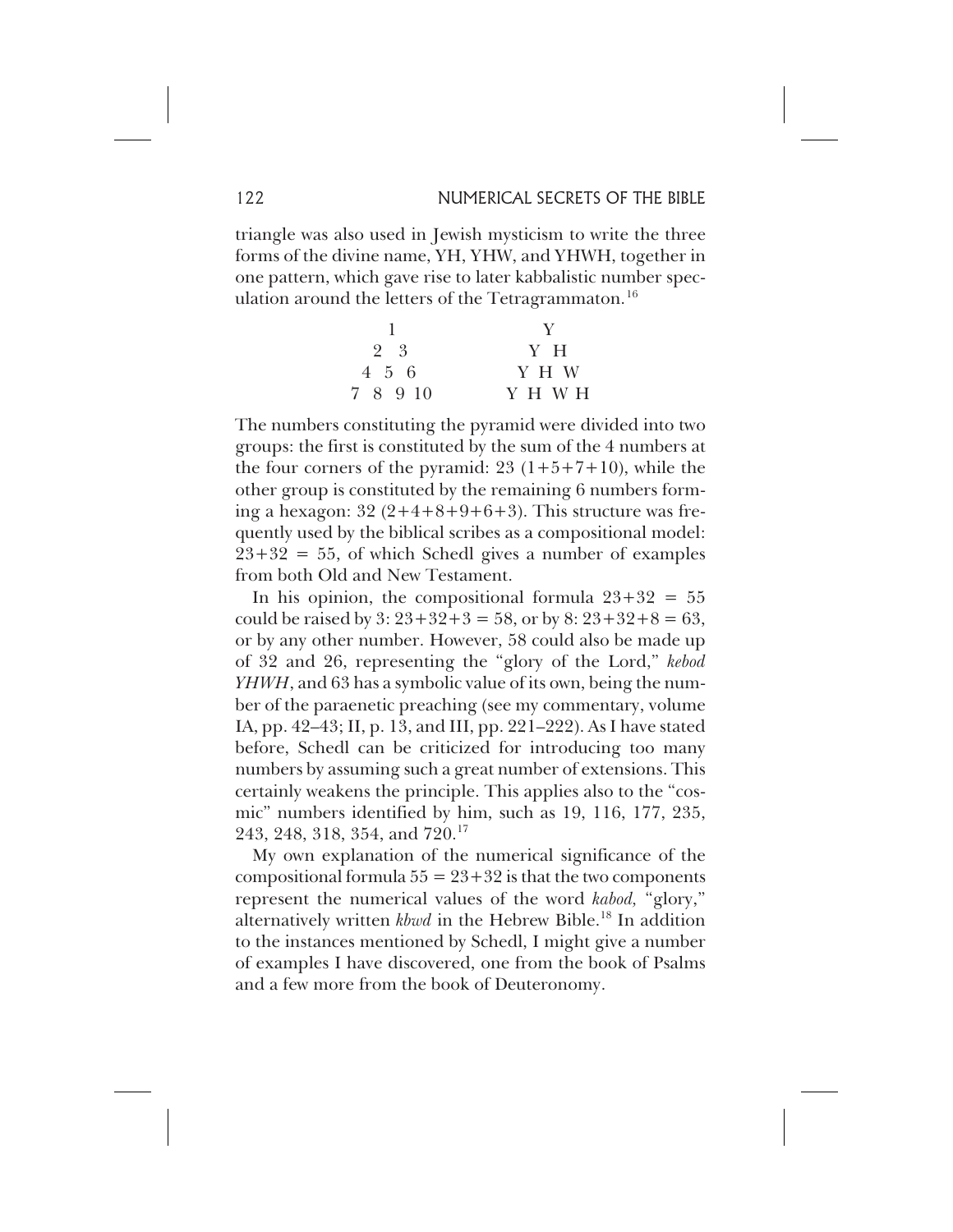First, Psalm 23, the poem I described as a "compositional gem," to which I have already referred with regard to the significance of the center of a text (see chapter 1 under the heading The Significance of Such Counting Activities*.* <sup>19</sup> As I explained there, a crucial theme in this psalm is the presence of God, which is symbolized in the text by the divine name number 26. The use of the "minor tetraktys" representing his "*glory*," underscores God's presence, which shows once again that there is a close relationship between content and form.

The 55 words of Psalm 23, without the heading, are divided in two different ways into 23 and 32. The number of words in the first half of each of the six verses, before the verse-divider (*aatnach*), total 32, while the words after the *aatnach* amount to 23, constituting the compositional formula  $55 = 32a + 23b$ . Moreover, if we look at the layout of the poem in the printed edition of *Biblia Hebraica Stuttgartensia*, which is based upon the *parallellismus membrorum*, we count 32 words in the first half and 23 in the second:  $55 = 32A + 23B$ . This means that our compositional formula has been used twice, as shown in the following table.

|                                            | $a + b = Total$                                            |                              | $A + B = Total$                                                      |
|--------------------------------------------|------------------------------------------------------------|------------------------------|----------------------------------------------------------------------|
| 1 <sub>b</sub><br>$\overline{2}$<br>3<br>4 | $4 + 0 = 4$<br>$3 + 4 = 7$<br>$2 + 5 = 7$<br>$11 + 4 = 15$ | 3 <sub>b</sub><br>4a         | $1b-2a$ 4 + 3 = 7<br>$2b-3a$ 4 + 2 = 6<br>$3 + 2 = 5$<br>$5 + 3 = 8$ |
|                                            | $1b-4$ $20 + 13 = 33$                                      |                              | $1b-4a$ $16 + 10 = 26$                                               |
| 5                                          | $5 + 5 = 10$                                               | 4a.b<br>5a<br>5 <sub>b</sub> | $3 + 4 = 7$<br>$3 + 2 = 5$<br>$3 + 2 = 5$                            |
| 6                                          | $7 + 5 = 12$                                               | 6а<br>6b -                   | $4 + 3 = 7$<br>$3 + 2 = 5$                                           |
|                                            | $5-6$ $12 + 10 = 22$                                       | $4a-6$                       | $16 + 13 = 29$                                                       |
|                                            | $1b-6$ $32 + 23 = 55$                                      |                              | $1b-6$ $32 + 23 = 55$                                                |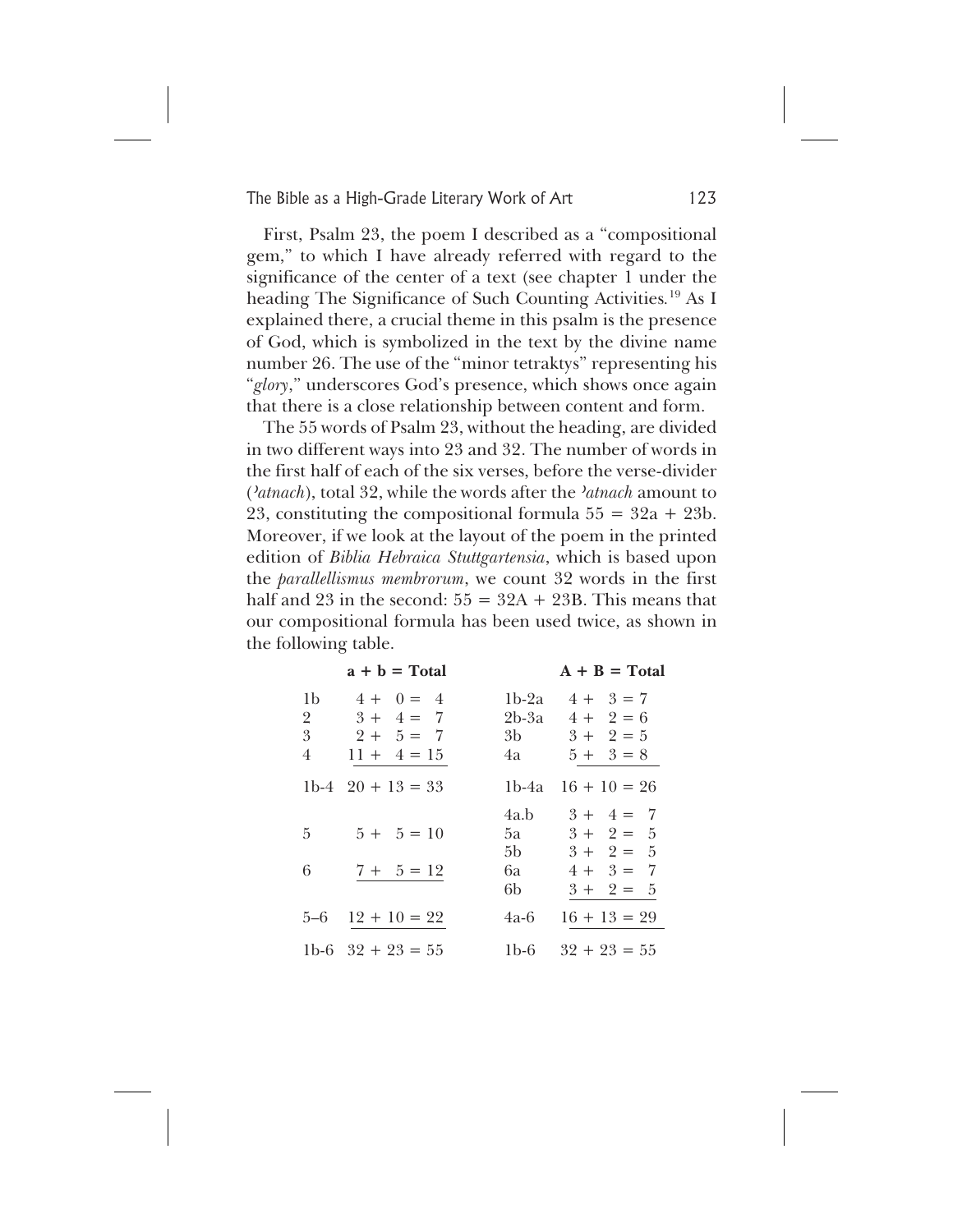In the book of Deuteronomy, I have detected more than twenty instances of the "minor tetraktys." The first occurs in 1:9–14, with 32 words in verses 9–11, and 23 in 12–14, with an extension in verse 15 of 21 words. Such extensions are rare in my opinion. The last two occurrences of the "minor tetraktys" figure in Deuteronomy are in 31:16–21 and in 32:5–9, 7–11 and  $10-14.^{20}$  Not all of them seem to have a clearly detectable connection with the presence of God, but their use in the context suggests such a symbolic significance.

Let us examine the instances in Deuteronomy 31 and 32 in detail. The passage in chapter 31 dealing with the appearance of the Lord "as a pillar of cloud" (representing his "glory") in the Tent of Meeting to give Joshua his commission and to instruct Moses to compose the song, has some striking numerical characteristics.

Verses 14–15 are made up of 32 words, while verses 16–17 consist of 55 words, with 23 before, and 32 after the 'atnach. The three instances of the numbers representing the numerical value of *kabod*, refer appropriately to the glory and presence of the Lord in the Tent of Meeting. The final verses, 26–28, where it is told that Moses summoned the elders and officers to hear the words of the song, have a total of 55 words. However, the components 23 and 32 have not been made visible in the text, though the compositional formula  $55 = 33$ (words in main clauses)  $+ 22$  (words in secondary clauses) is quite near the mark.

The two *kabod*-numbers, 23 and 32, figure again very prominently in chapter 32, where Moses recites the song in the hearing of the Israelites. This does not surprise us, since Moses composed the song in the Tent of Meeting, where he experienced the glory of God's presence, as I have argued in my commentary on 31:22–23. The no less than seven occurrences of the two *kabod* numbers in 32:1–14 seem to have the function of radiating the glory of the Lord attached to Moses and the song.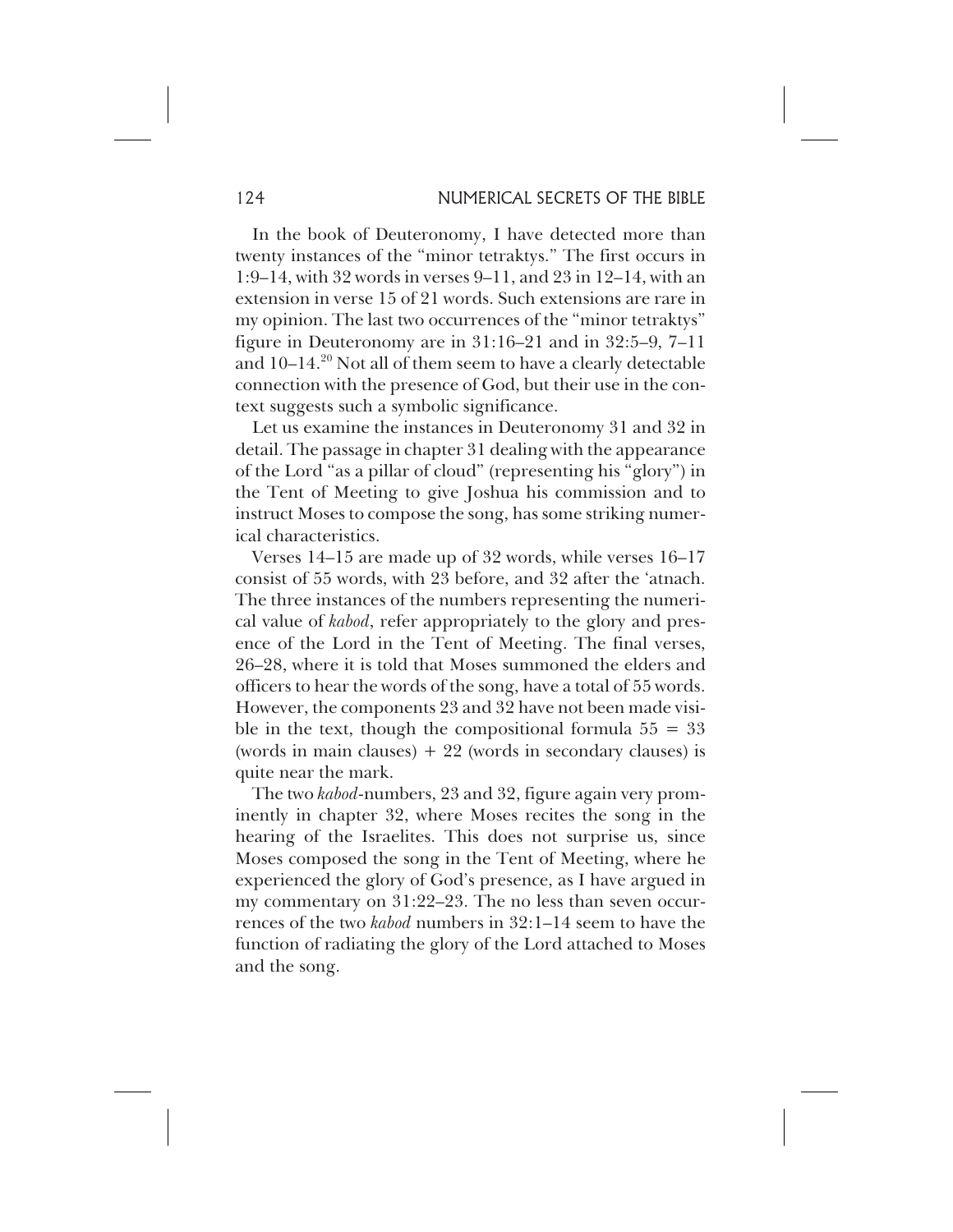There are 23 words in the narrative in verses 1–3; likewise 23 words in verses 5–6; 32 words in 7–9; 23 words in 10–11; 32 words in 13–14; moreover, there are 23 words before the <sup>2</sup> atnach in verses 7–10 and 32 before the <sup>2</sup> atnach in 7–12. The two numbers appear in pairs in verses 5–9, 7–11 and 10–14 to form three instances of the "minor tetraktys," which seem to overlap each other.

```
verses 5-6 23 words \} 55<br>verses 7-9 32 words \}verses 7-9 32 words \left.\rule{0pt}{1.5cm}\right\} 55 verses 10-11 23 words \left.\rule{0pt}{1.5cm}\right\}verses 10-11 23 words \big\} 55 verses 13-14 32 words \big\} 55
```
Apart from the profuse use of the *kabod* numbers 23 and 32, the two divine name numbers, 17 and 26, have been interwoven consistently into the entire text of the Song of Moses.

Chapters 33 and 34 are no exceptions to the rule; for the Blessing of Moses in  $33:2-25$  is made up of  $272$  ( $16\times17$ ) words with 153 ( $9 \times 17$ ) before, and 119 ( $7 \times 17$ ) after the verse divider, and the hymn in  $33:26-29$  has  $52$  ( $2\times26$ ) words. In 34:5–6 we count 26 words, and also in verses 7–8; in verses 9–10 there are 34 words, while verses 11–12 have 26. Surveying this in further detail would take us too far afield; therefore the reader is referred to my commentary, where a glance in the appendix will show the great number of occurrences.

Let us examine in conclusion the compositional gem in Deut 8:7–10, a Song of Praise for the Good Land, in which the "minor tetraktys" figures as a compositional formula. For the benefit of readers not versed in Hebrew, I present the text in translation. I shall refrain from presenting everything in detail and confine myself to showing how this beautiful architecture of words is carefully structured by 7, the number of fullness and abundance: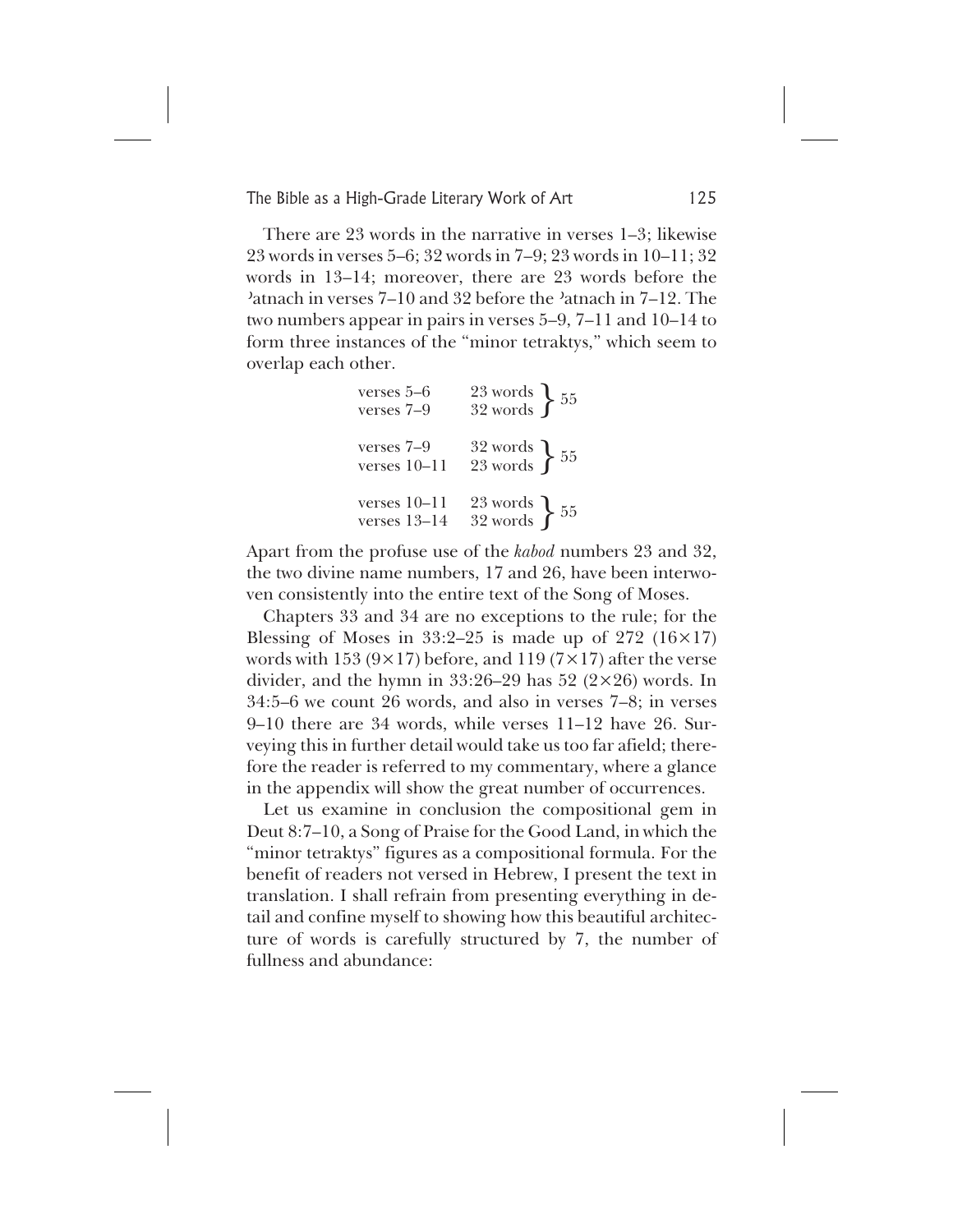- 7. Since YHWH your God is bringing you into a good **LAND**<sup>1</sup> ,
	- —a **LAND2** with *streams* (1), *springs*(2), and *underground waters*(3), gushing out in valleys and hills,
- 8. a **LAND**<sup>3</sup> with wheat(1) and barley(2), vines(3), fig trees(4), and pomegranates(5),
	- a **LAND**<sup>4</sup> with oil-rich olive trees(6) and honey(7);
- 9. **a LAND**<sup>5</sup> in which you will *eat food without scarcity*(4), in which you will *lack nothing*(5); it is

a **LAND**<sup>6</sup> whose *stones are iron*(6), from whose hills you shall *mine copper*(7)—

10. you must eat and be sated and bless YHWH your God for the good **LAND**<sup>7</sup> he has given you.

Let us survey the evidence presented above.

- good LAND in verses 7 and 10 function as an *inclusion*
- $\triangleright$  the word LAND occurs 7 times in a key-word chain
- $\blacktriangleright$  the land brings forth 7 products (verse 8)
- $\blacktriangleright$  the land has 7 characteristics (vv. 7, 9 in italics)
- most significantly "*eat food without scarcity*" occupies center position, stressing the importance of food $21$
- $\blacktriangleright$  the text consists of 14 (2×7) parts of sentences (main clauses and secondary clauses)
- $\blacktriangleright$  the opening and closing sentences containing the term good LAND are made up of  $7$  and  $7 + 3$ , totaling 17 words

A closer logotechnical analysis shows that the main compositional formula of the passage is  $55 = 26+29$ , which has obviously been chosen to weave the divine name into the fabric of the text. It occurs in two different ways: in the division of the text by means of the verse divider:  $55 = 26a + 29b$ , and in its division on the basis of the criterion "main clause" (Mc) and "subordinate clause" (Sc):  $55 = 29$ Mc+26Sc.

In addition to this, 23 words are devoted to describing the activities of the *land*, while 32 words are used to describe what God does and what the Israelites do: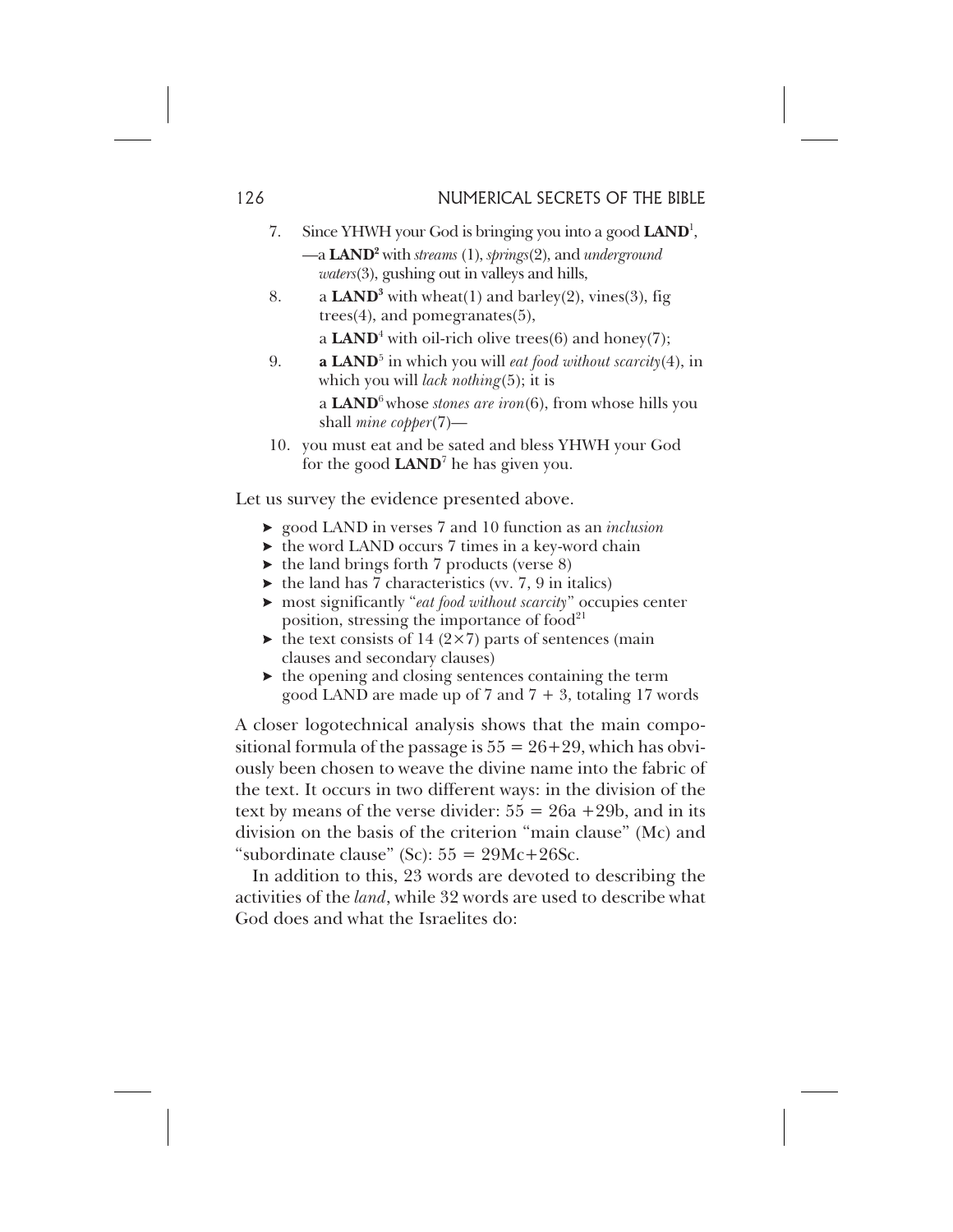## $Total = a + b = Mc + Sc = Land + Israel + YHWH$ 7.  $15 = 7 + 8 = 8 + 7 = 8 + 7$ 8.  $10 = 6 + 4 = 10 + 0 = 10$ 9.  $18 = 11 + 7 = 2 + 16 = 5 + 13$ 10.  $12 = 2 + 10 = 9 + 3 = 9 + 3$  $55 = 26 + 29 = 29 + 26 = 23 + 29 + 3 = 32$

#### **b) The "Major Tetraktys"**

In the formula  $54 = 18 + 36$  Schedl detected a compositional model, which he derives from the Orphic geometrical figure of the cosmic tree. The stem of the tree, the number 1, branches off into the numbers 2 and 3, which branch off, in their turn, in an arithmetical progression into their squares, 4 and 9, and cubes, 8 and 27:

$$
8=2\times2\times2
$$
  
\n
$$
4=2\times2
$$
  
\n
$$
2
$$
  
\n
$$
3\times3\times3=27
$$
  
\n
$$
3\times3=9
$$
  
\n
$$
3
$$
  
\n
$$
3
$$
  
\n
$$
3
$$
  
\n
$$
3=9
$$
  
\n
$$
3
$$
  
\n
$$
3
$$
  
\n
$$
3
$$
  
\n
$$
3
$$
  
\n
$$
3
$$
  
\n
$$
3
$$
  
\n
$$
3
$$
  
\n
$$
3
$$
  
\n
$$
3
$$
  
\n
$$
3
$$
  
\n
$$
3
$$
  
\n
$$
3
$$
  
\n
$$
3
$$
  
\n
$$
3
$$
  
\n
$$
3
$$
  
\n
$$
3
$$

The sum of the numbers 1, 2, 3, 4, 8, 9,  $27 = 54$ , is divided into two components: 36, the sum of the numbers at the base and the top  $(1+8+27)$ , and 18, the sum of the remaining numbers  $(2+4+3+9)$ . This interesting model seems to occur more frequently than Schedl supposed. In addition to the example he gives in Deut 5:23–27 (*Baupläne*, p. 40 and pp. 188–190), I detected six further instances in Deuteronomy 1–11, and 4 others in chapters 12–26.<sup>22</sup>

#### **c) The Pentateuch- and Decalogue-Model**

Schedl derives the pattern  $4+1 = 5$  from the structure of the five books of the Pentateuch in which the book of Deuteronomy occupies a special position. The five chapters of the book of Lamentations, which we studied in chapter 1 above, seem to have been made up in this pattern, with four perfect alphabetic acrostics and one non-alphabetic imperfect acrostic. The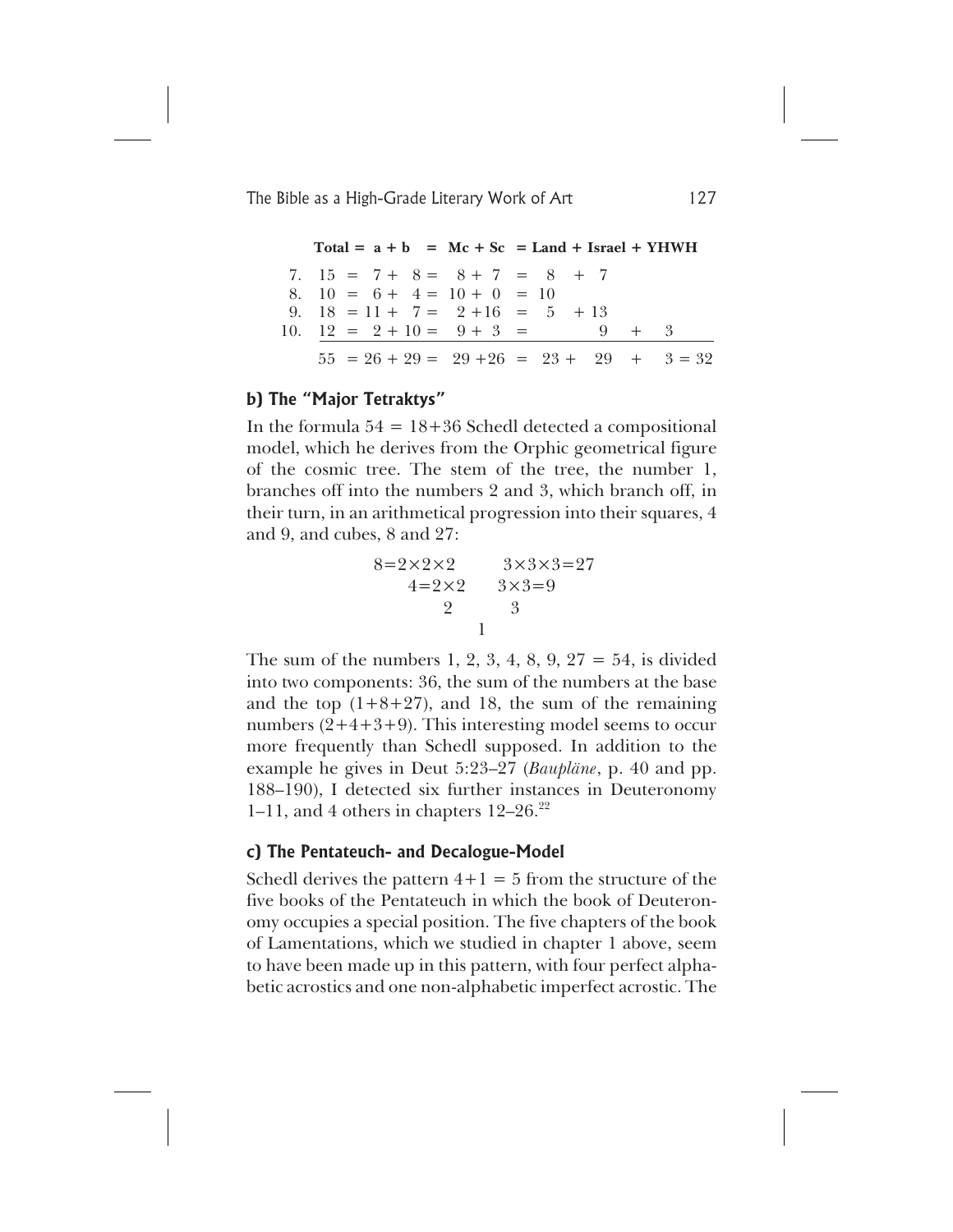final form of the book of Psalms with its five books seems to reflect this pattern, since the four books of the original Psalter, which consisted of 119  $(7 \times 17)$  psalms  $(1-41; 73-89;$ 90–106; 107–150), were at a later stage augmented by the insertion of Psalms 42–72, as Christensen has shown—see the last paragraph of chapter 5 above. Moreover, the New Testament Pentateuch is modeled upon this pattern: the four Gospels and the book of Acts.

The term *Decalogue-model* is derived by Schedl from the structure of the Ten Commandments, divided into 4 plus 6; but he regards the division of the geometric decade of the "minor tetraktys" as the origin of the pattern. The division of 10 into the 4 numbers at the corners of the pyramid and the remaining 6 numbers forming a hexagon—see my commentary, volume IA, 30, where I give some examples but also express some reservations.

#### **d) The YHWH-***aechad* **Model**

Schedl has registered several instances of the occurrence of the compositional formula  $39 = 26+13$ , which he labelled the YHWH-'echad model. Remarkably enough, it does not occur in the cardinal passage in Deut 6:4–9 containing the profession of YHWH's oneness. However, I discovered that it does occur, for instance, in 4:5–8, a passage dealing with the unity of Israel and her Torah, as well as in 4:32–35, where the theme is the oneness of YHWH's acts in history and the uniqueness of Israel's experience at Mount Horeb. It occurs several times in the story about Moses' destruction of the golden calf in 9:7 – 10:11, for instance in 9:15–17 (see my commentary, volume IB, 183–185). It also figures in 16:10–11, 22:6–7, 26:1–2, 28:68–69, 29:19–20. The last instance I found is in 33:1–3, where the compositional formula has been used twice. Particularly interesting is the frequent occurrence of 13, the numerical value of *'echad*, "one," in Deut 12:1–31, the passage about the one place of worship and the unity of the cult based upon the oneness of YHWH. The total number of words amount to 520 (40 $\times$ 13), with 260 (20 $\times$ 13) in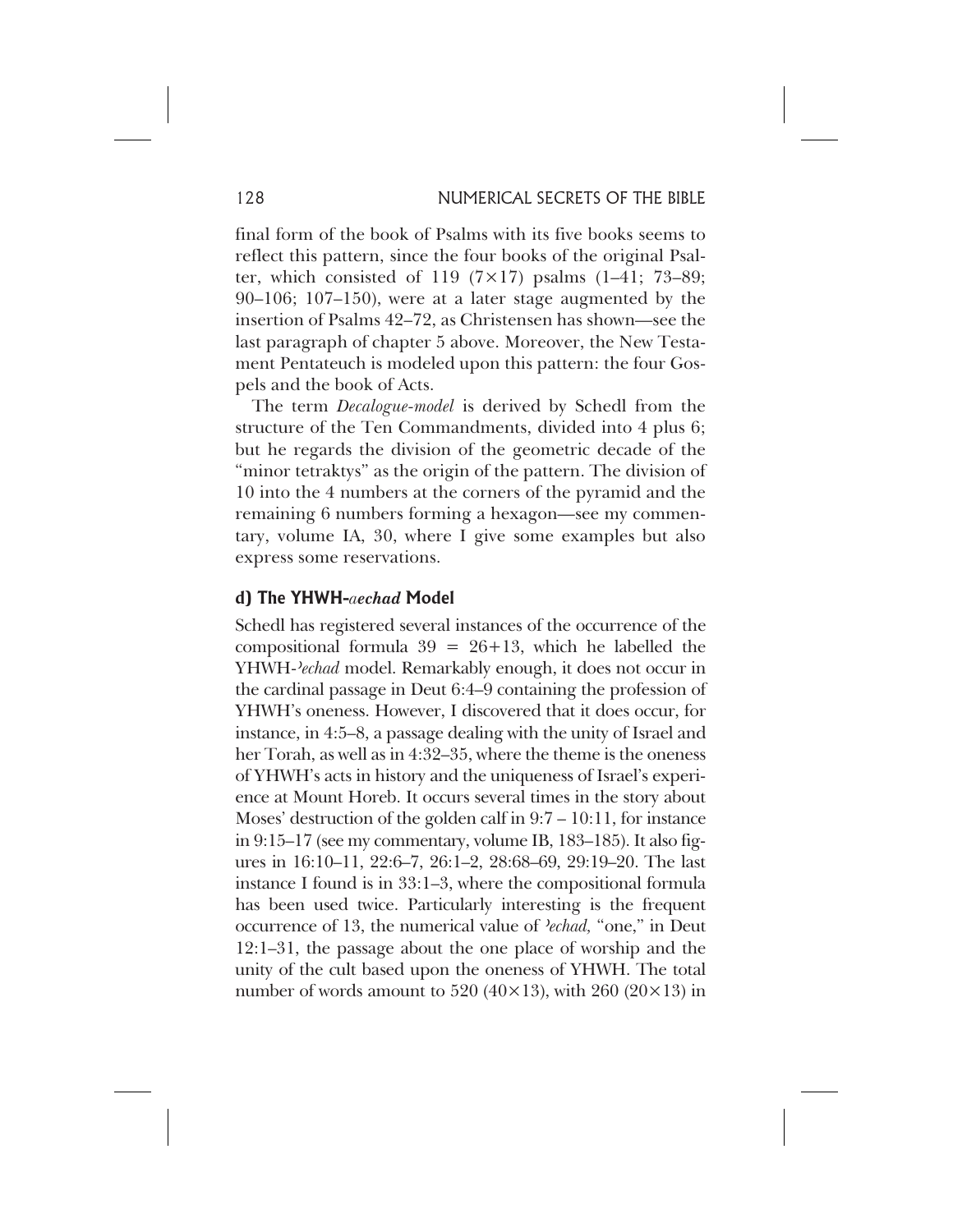the main clauses and 260 in the subordinate clauses. In the plural passages I counted 195 ( $15 \times 13$ ) words, and in the singular sections  $325 (25 \times 13)$ .

In many instances where 39 words occur in a text, they are alternatively structured according to the formula  $39 =$ 17+22, obviously to make the divine name number 17 explicit. I detected this formula, for instance, at the beginning of the book, in 3:1–2; 3:3–4; 3:8–10 and at the end in 30:1–2 and 29–30, which the reader can check in the appendices to my commentary.

The YHWH-*'echad* compositional formula,  $39 = 26+13$ , appears to give structure also to the collection of the canonical books of the Old Testament. There are of course different ways of looking at the structure of the collection, depending upon the way one groups and counts them.<sup>23</sup>

One can count 22, by taking as one book Judges and Ruth, 1 and 2 Samuel, 1 and 2 Kings, as well as Jeremiah and Lamentations, the Twelve Minor Prophets, Ezra and Nehemiah and 1 and 2 Chronicles, which is the view of Origen and Jerome.

- ▶ 22 books can be counted in another way, by taking the five "Festal Scrolls" as a single unit—like the Book of the Twelve (minor prophets) and counting the five books of Moses, thirteen "prophets," and four "hagiographa" with Josephus.<sup>2</sup>
- ▶ 24 books can be counted if Ruth and Lamentations are regarded as separate books—a view found in the Talmud, 4 Ezra, and Melito.
- ▶ 27 books can be counted by splitting Samuel, Kings and Chronicles into two books each—the view expressed in the List of Bryennios, in Epiphanius, in the Septuagint, and the Vulgate.
- ▶ 39 books can be counted by regarding as two books not only 1 and 2 Samuel, 1 and 2 Kings and 1 and 2 Chronicles, but also Ezra and Nehemiah, and by counting the twelve books of the Minor Prophets separately. This is the most differentiated view of the collection and is found in most modern translations.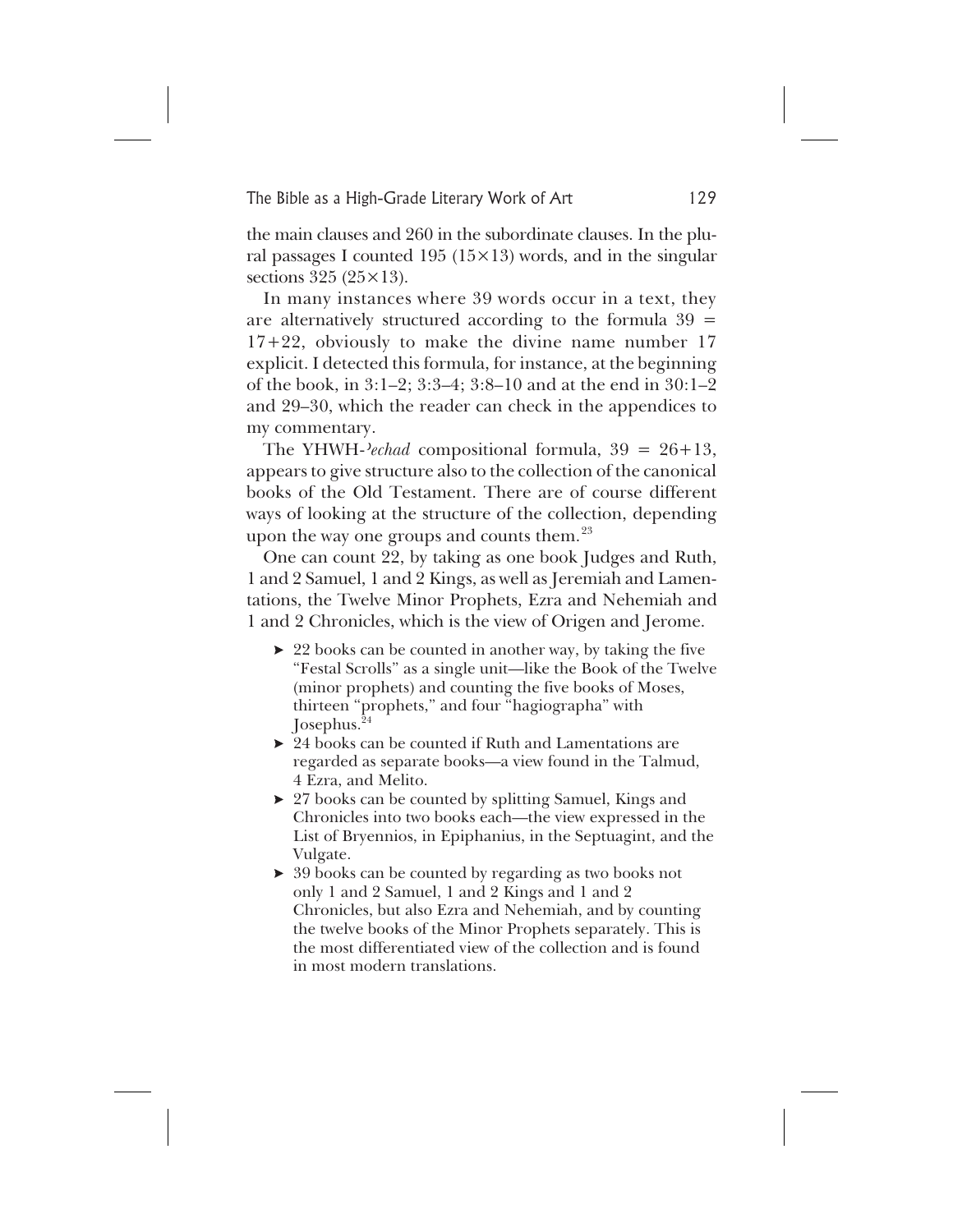The 39 books, according to their arrangement in the Hebrew Bible, which differs from that of the Septuagint, Vulgate, and modern translations, show the following structure:

Genesis, Exodus, Leviticus, Numbers, Deuteronomy 5 Joshua, Judges, 1 and 2 Samuel, 1 and 2 Kings Isaiah, Jeremiah, Ezekiel, Twelve Minor Prophets Psalms, Job, Proverbs, the Five Scrolls, Daniel, Ezra, Nehemiah, 1 and 2 Chronicles  $\left\{\begin{array}{c} 3 \\ 6 \end{array}\right\}$   $\left\{\begin{array}{c} 11 \\ 15 \end{array}\right\}$  26

The 11 "historical books" and the 15 "prophetical books" represent numerically the classic division of the name in YH=15  $+$  HW=11 = YHWH=26. Therefore, even the collection of canonical books appears to proclaim the quintessence of Israel's faith: *YHWH 'echad*, "The Lord is one."

#### **e) The Numerical Menorah-Structure and the Balance-Model**

In the preceding chapters, we have already seen several examples of the menorah-pattern. Their main characteristic is that they are made up of seven elements: parts of sentences, sentences, verses, smaller or larger literary units. Let us now examine instances of the numerically governed menorahpattern. The basic principle essential to this stricter specimen is the striving for symmetry and balance. As a matter of fact, symmetry and balance are the most important features of Old Testament compositional art, more particularly of Hebrew poetry. This property is manifested primarily in the *mashal*, the proverbial saying constructed in parallelism (*parallelismus membrorum*), but also in the division of verses into two halves by the *'atnach*, or verse divider.

The perfect numerical menorah is symmetrical in form with a center that functions as the focal point, as we have seen in the examples adduced above. Let me illustrate this model by means of the very first menorah-pattern discovered by Claus Schedl: Deut 5:14, the prohibition of labor on the seventh day. It is made up of 26 words structured as follows: <sup>25</sup>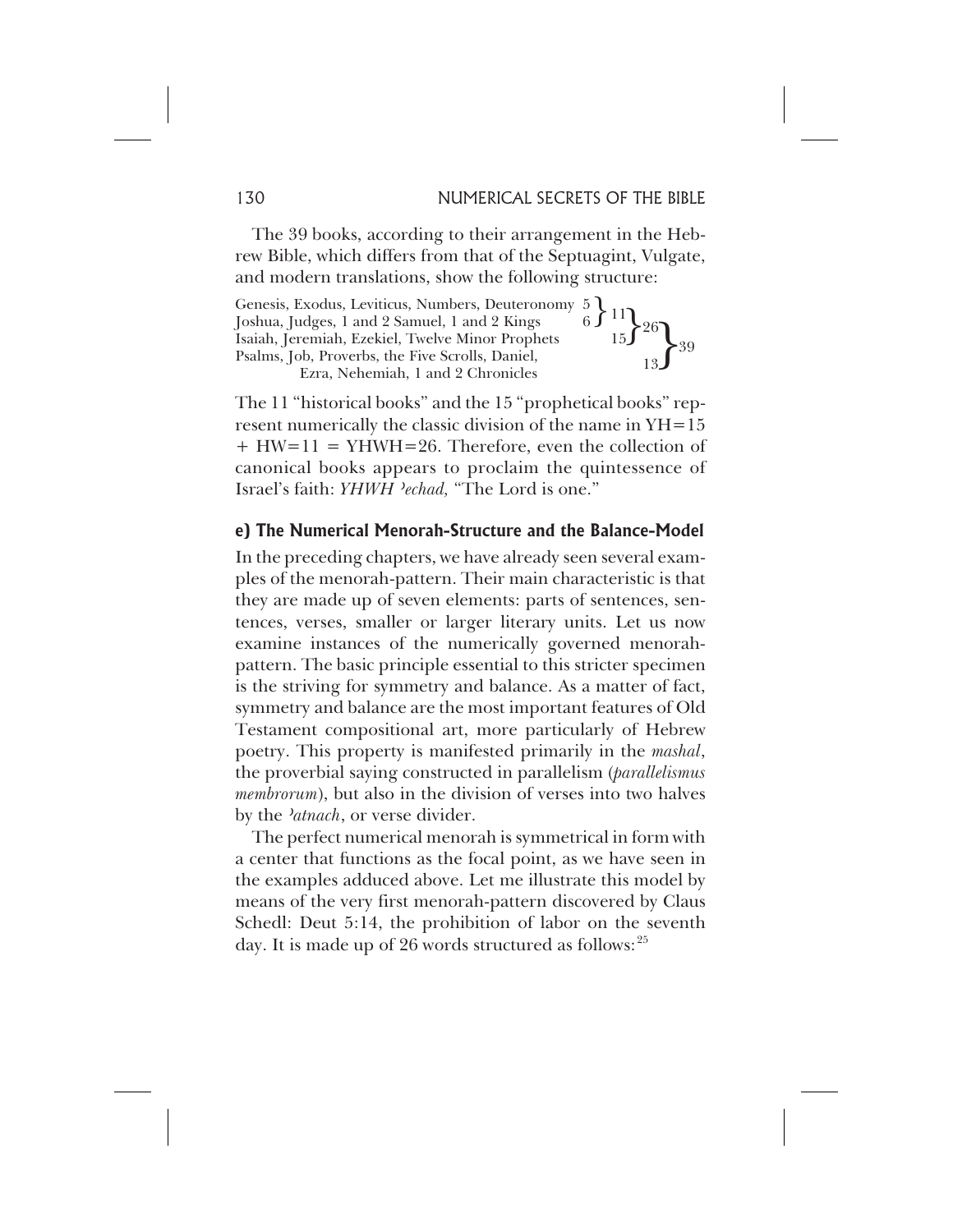| in it you shall not do any work,<br>4w.<br>$3w \int$<br>you, or your son, or your daughter,<br>or your slave, or your slave-girl<br>2w.<br>or your ox, or your ass, or any of your cattle<br>4w.<br>$3w \cdot$<br>or the alien residing among you,<br>so that your slave and slave-girl may rest as you do 5w. |  | 26 |
|----------------------------------------------------------------------------------------------------------------------------------------------------------------------------------------------------------------------------------------------------------------------------------------------------------------|--|----|
|----------------------------------------------------------------------------------------------------------------------------------------------------------------------------------------------------------------------------------------------------------------------------------------------------------------|--|----|

The text is structured throughout by the number 7. There are no less than six pairs having 7 words together: the first branch of the menorah, like its counterpart the seventh, together with the mathematical center have  $5+2=7$  words; the second branch and its counterpart the sixth, like the second and third, and the fifth and the sixth have  $4+3=7$  words; the third branch and its counterpart the fifth have  $3+4=7$  words. The two words at the center are flanked by 12 words before and after. For this type of menorah, having a strict mathematical center, I have coined the term "balance-model," of which I shall give further examples from the Old Testament presently.<sup>26</sup>

The mentioning of the slave and slave girl at the center of the menorah is of special importance for the interpretation of the text. As the focal point this category, they receive specific emphasis, which should not surprise us, since the slave and slave girl were the most vulnerable members of the household and subject to being called upon first to carry out chores or run errands on the Sabbath. No wonder that they are explicitly referred to once again in the last sentence.

The very first numerical menorah I myself discovered is the passage in Deut 1:34–40 with its theme, the granting of permission to enter the promised land—more particularly God's refusal to grant Moses that privilege. The 7 verses are structured in a similar pattern by the numbers 34  $(2 \times 17)$  and 26:

| Verse 34 YHWH's reaction to the Israelites' words         |                                            |
|-----------------------------------------------------------|--------------------------------------------|
| Verse 35 Entrance refused to the old generation           | $\begin{array}{c} 15 \\ 19 \end{array}$ 34 |
| Entrance granted to <i>Caleb</i><br>Verse 36              |                                            |
| <b>Entrance refused to Moses</b><br>Verse 37              |                                            |
| Entrance granted to Joshua<br>Verse 38                    | $\frac{15}{19}$ 34                         |
| Entrance granted to the <i>new generation</i><br>Verse 39 |                                            |
| Verse 40 YHWH's command to the Israelites                 | x                                          |
|                                                           |                                            |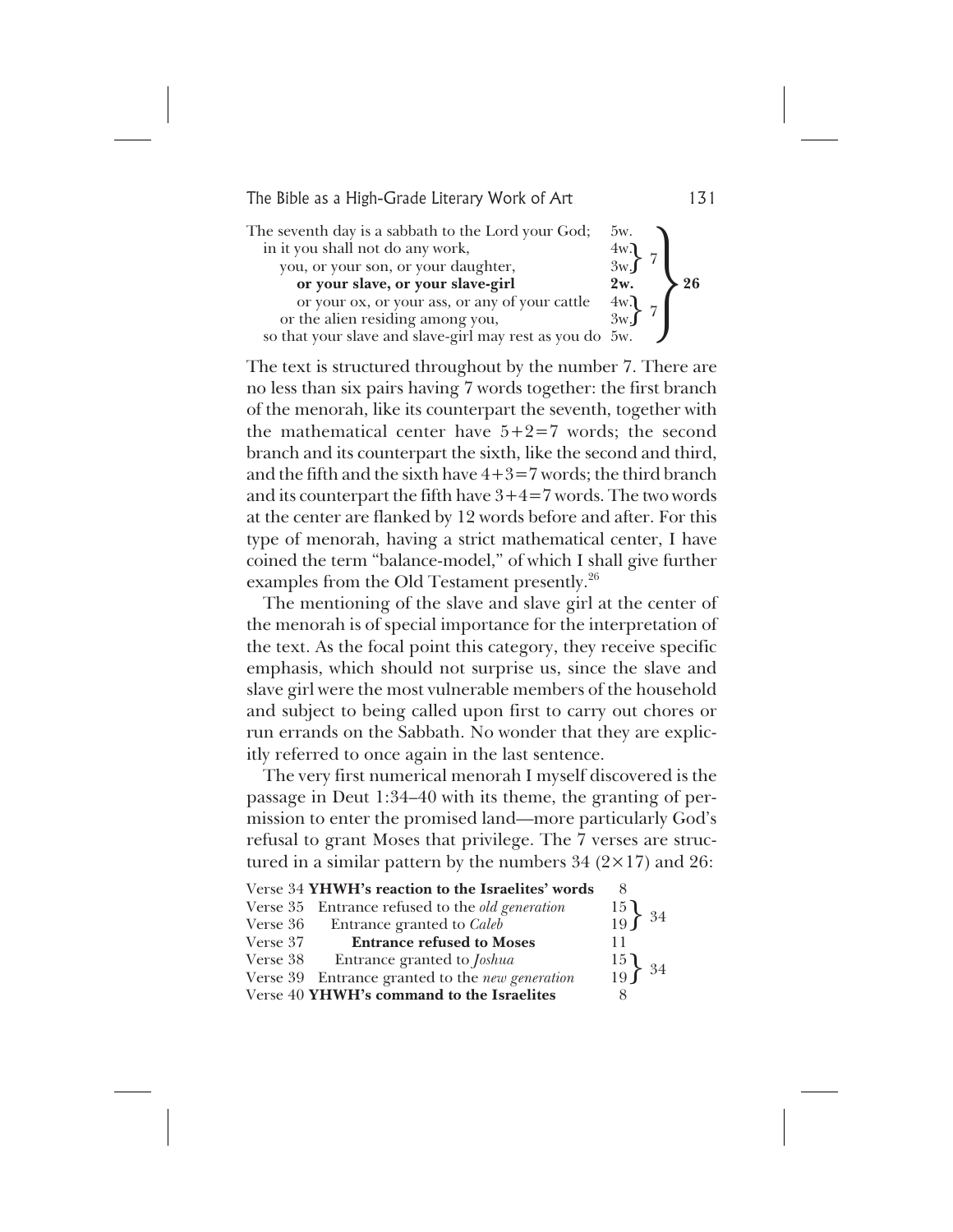The first and last verses, which are identical in length, function as an inclusion. The second branch of the menorah and its counterpart the sixth, dealing with the old and the new generation, have together  $15+19 = 34$  words; so do the second and the third, about the old generation and Caleb, as well as the fifth and the sixth, dealing with Joshua and the young generation; the third branch and its counterpart the fifth, dealing with the two persons granted permission to enter, have  $19+15 = 34$  words; the 11 words at the center are preceded and followed by  $42(6\times7)$  words. Moreover, the second branch and the center, dealing with the old generation and Moses, are made up of  $15+11 = 26$  words; so are the fifth branch and the center, dealing with Joshua and Moses:  $15+11 = 26$  words (the classic division of 26). In verse 37, the crucial theme of the Lord's refusal to grant Moses permission to enter the promised land occupies center position.

This theme reverberates strikingly in two further passages in Deuteronomy: in 3:23–29 and 4:20–24, both of which are structured in a similar balance-pattern.

In the 7 verses of 3:23–29, verse 26, in which Moses relates in 19 words the Lord's refusal to grant him entrance to the land, stands at the mathematical center, preceded and followed by 40 words. The 99 words are divided in 52 words before, and 47 after the *'atnach*. Moses' prayer consists of exactly 34  $(2\times17)$  words, and God's answer has 44 words, which makes a total of 78  $(3\times26)$  words in the two speeches. The Lord's command to Moses in verse 26b to refrain from raising the matter again, is made up of 9 words, while its continuation, the command to climb the mountain (verse 27) has 17 words, together  $26$  words.<sup>27</sup>

The shorter text, 4:20–24 has the same pattern: the crucial 9 words in verse 22a, "I myself am to die in this country; I shall not cross the Jordan," stand in the absolute center, preceded and followed by 35  $(5\times7)$  words.<sup>28</sup>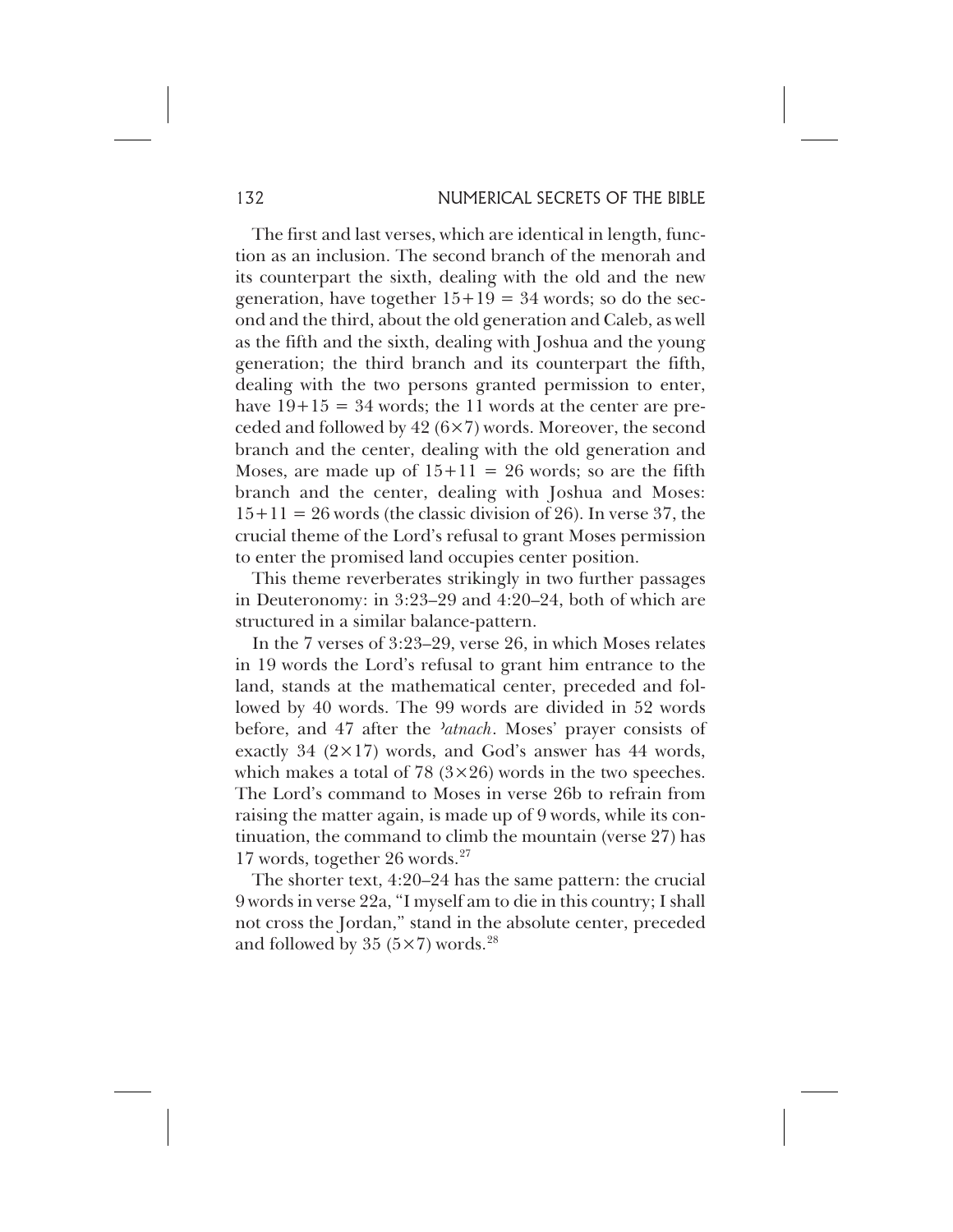These three texts clearly demonstrate the close relationship between contents and form. Their common theme seems to require a matching structure.

Let us now examine more closely a major passage, which we have studied above on the level of verses, Deuteronomy 4–11 (see chapter 5 under "Counting Verses in Deuteronomy"). There we mentioned its near perfect balance-pattern, being made up of 204  $(12\times17)$  words divided into 7 "larger" and 59 "smaller" literary units and a block of 101 words and another of 103 words. It is structured by the 7+4 pattern and the number 26.

| $1 \quad 4:1-43$ | Warning against idolatry                          |                                                        |  |
|------------------|---------------------------------------------------|--------------------------------------------------------|--|
| II $5:1 - 6:3$   | The crucial Horeb experience                      | $\begin{array}{c} 7+4 \\ 7+4 \\ 4 \end{array}$ 26      |  |
| III $6:4-25$     | The essence of Israel's faith                     |                                                        |  |
| IV $7:1-26$      | Attitude towards other nations                    |                                                        |  |
| $V$ 8:1 – 9:6    | The land as God's gift                            |                                                        |  |
| VI $9:7-10:11$   | The desert drama in retrospect                    |                                                        |  |
|                  | VII 10:12-11:32 Preconditions for living in peace | $\begin{array}{c} 8 \\ 7 + 4 \end{array}$ 2 $\epsilon$ |  |

The crucial chapter 7 at the center, with its 26 verses divided over 7 "smaller units," is flanked in its larger context by 26 "smaller units." This menorah within a menorah has the following structure, based upon the contents and its numerical features.

|           | 1–4 "Exterminate the nations!"                                               | 66                     |
|-----------|------------------------------------------------------------------------------|------------------------|
| $5 - 6$   | You shall <b>destroy</b> the cult: you are YHWH's people!                    | 34                     |
| $7 - 11$  | <i>Encouragement:</i> God redeemed you from <b>Egypt!</b>                    | $76 \cdots$            |
| $12 - 16$ | Promise of God's blessings.                                                  | $\therefore$ 136<br>90 |
| $17 - 20$ | <i>Encouragement:</i> remember YHWH deeds in <b>Egypt</b> ! $60 \cdot \cdot$ | $(8\times17)$          |
| $21 - 24$ | You shall destroy them: YHWH is in your midst!                               | 52                     |
|           | 25–26 "Exterminate the nations!"                                             | 34                     |

The first and last branches of the menorah, with their 100 words, have the same theme and function as an inclusion of the perfect symmetrically structured composition made up of  $312$  ( $12\times26$ ) words. The second branch of the menorah has 34 ( $2\times17$ ) words; its counterpart has 52 ( $2\times26$ ) words. The last branch is made up of 34 (2×17) words. The two *encouragements* in the third and fifth branches are made up of  $76 + 60 =$ 136 (8×17) words. The promise of God's blessings is situated at the center, in pride of place.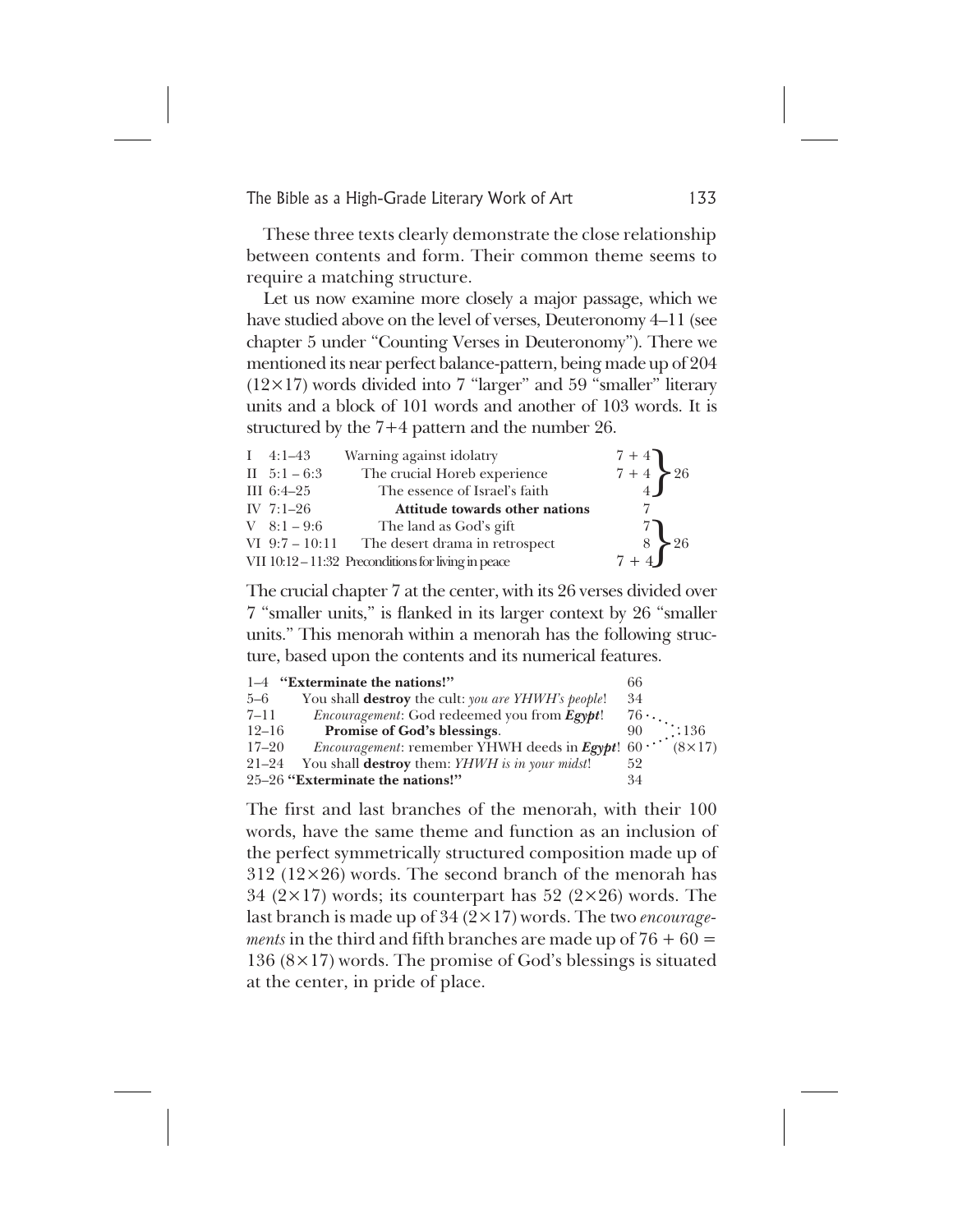Let me conclude the survey of the balance-pattern by mentioning some instances outside the book of Deuteronomy, to show that it is not a specific Deuteronomic compositional technique. I need not remind the reader of Psalm 23, with its mathematical center "you are with me" flanked by 26 words, which we studied in chapter 1 and referred to again above. Another significant instance in the book of Psalms is the text of Psalm 92, a "Song for the Sabbath day" (without the heading). Its 15 verses has the following structure:

```
verse 2
verse 3
verse 4
verse 5 7 \bigvee 52 (2×26)
verse 7
verse 8
verse 9 4
verse 10 12
verse 11
verse 12
verse 13 6 \cdot \left\{ \frac{52}{2 \times 26} \right\}verse 14 \quad 6verse 15
verse 16
                             \sum_{1}\sum_{i=1}^{2}\frac{1}{i}\left\{\begin{array}{c} 1 \\ 1 \end{array}\right\}\left\{\begin{array}{c} 1 \\ 1 \end{array}\right\}\left\{\begin{array}{c} 1 \\ 1 \end{array}\right\}\left\{\begin{array}{c} 1 \\ 1 \end{array}\right\}
```
The conspicuously short verse 9, with its 4 words, is situated at the mathematical center: "you, Lord, reign for ever!" This focal point is underscored by the 7 instances of the name YHWH (in verses 2, 5, 6, 9, 10, 14, and 16) with the fourth occurrence in verse 9 at the center.

The structure of Psalm 90 is quite similar. The text of the poem itself (without the four word heading) is made up of 17 verses comprising 136 ( $8\times17$ ) words with 85 ( $5\times17$ ) before, and 51 ( $3 \times 17$ ) after the *'atnach*. The poem is divided into two equal halves: verses 1b-9 with 68  $(4 \times 17)$  words (42 before, and 26 after the *'atnach*), and verses 10–17 with 68 words (43 before and 25 after the *'atnach*). The mathematical center of the poem is situated between verse 9 and verse 10. However, if we include the four word heading, the mathematical center is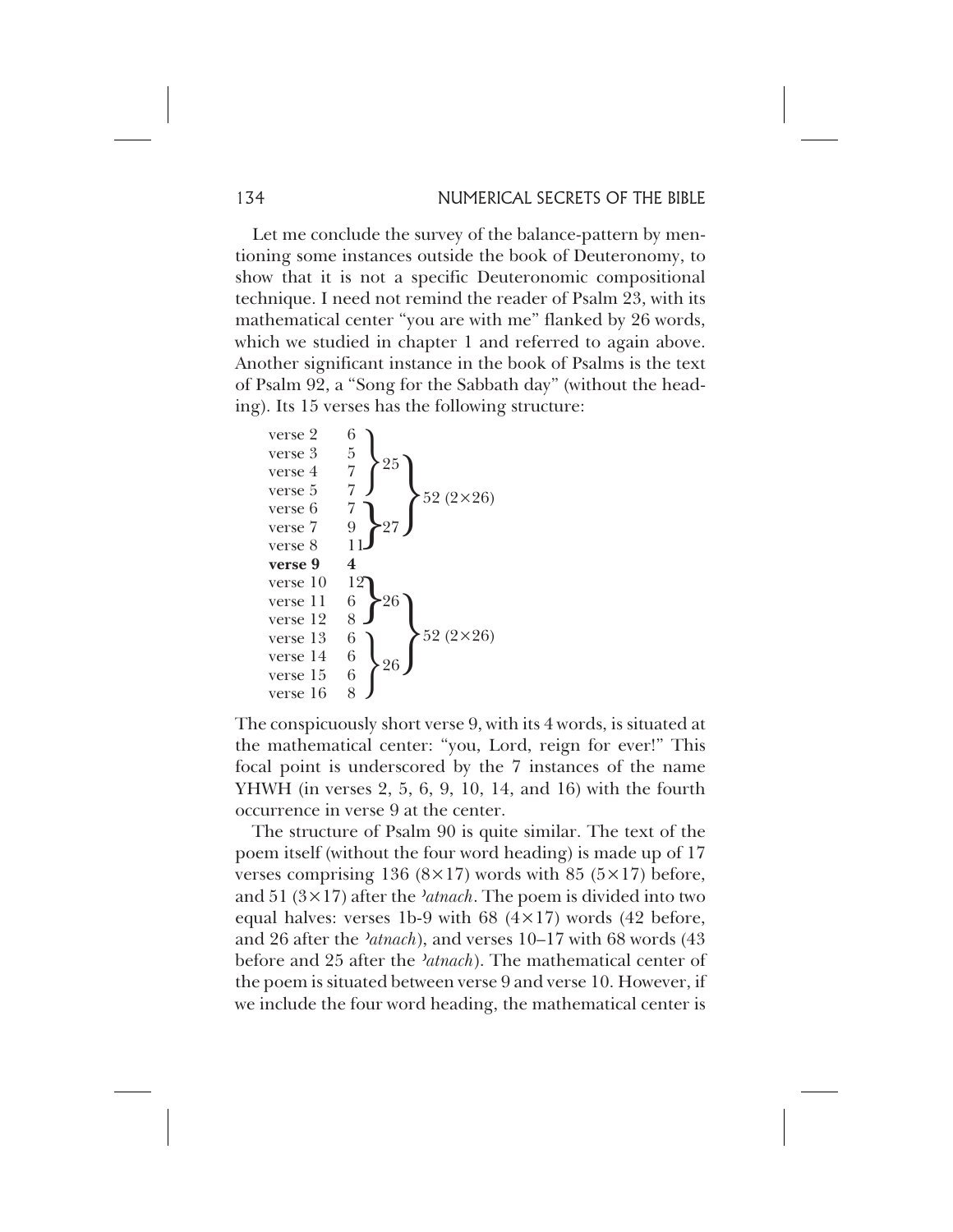constituted by the four words at the end of verse 9, in 9b, which convey the quintessence of the psalm: "our years die away like a murmur."

Psalm 91 is similarly divided into two numerically equal parts: verses 1–8 with 56 words, in which the poet speaks about God in the third person, and verses 9–16 with 56 words, where the author suddenly addresses God in the second person (verse 9, which reminds us of Ps 23:4). Another instance of a psalm consisting of two numerically equal halves is Psalm 79, which has 65 words in the first section (verses 1–7) and 65 in the second section. Such balance-structures do not necessarily have a clear central core.<sup>29</sup>

A further example is found in the seven visions of the prophet in Zechariah 1–8, with the fourth vision about the menorah and its lamps at the center, which we referred to in chapter 3, under the heading "The Significance of the Menorah in Center Position." The 14 verse passage containing the fourth vision, 4:1–14, is a menorah within a menorah. The total number of words amounts to 187 ( $11\times17$ ). Verse 7, with its 15 words, is situated in the mathematical center of the menorah, flanked by 86 words:  $86 + 15 + 86 = 187$ . Incidentally 86, which is  $2\times 43$  (17+26), represents the numerical value of *'elohim*, "God," but more importantly 43 is the numerical value of the name of the central figure, Zerubbabel **LBBRZ**: (**Z**=7) + (**R**=20) + (**B**=2) + (**B**=2) + (**L**=12) = 43.<sup>30</sup>

This brings us to our discussion of a favorite biblical compositional technique: the use of the numerical value of a name or keyword determining the number of words in the text.

# **Keywords Determining the Number Of Words in a Text**

The reader has already been introduced to this principle of composition, when we came across the number 14 as the numerical value of the name David (14 generations) and 41 representing that of the name Abraham in Matthew 1 (41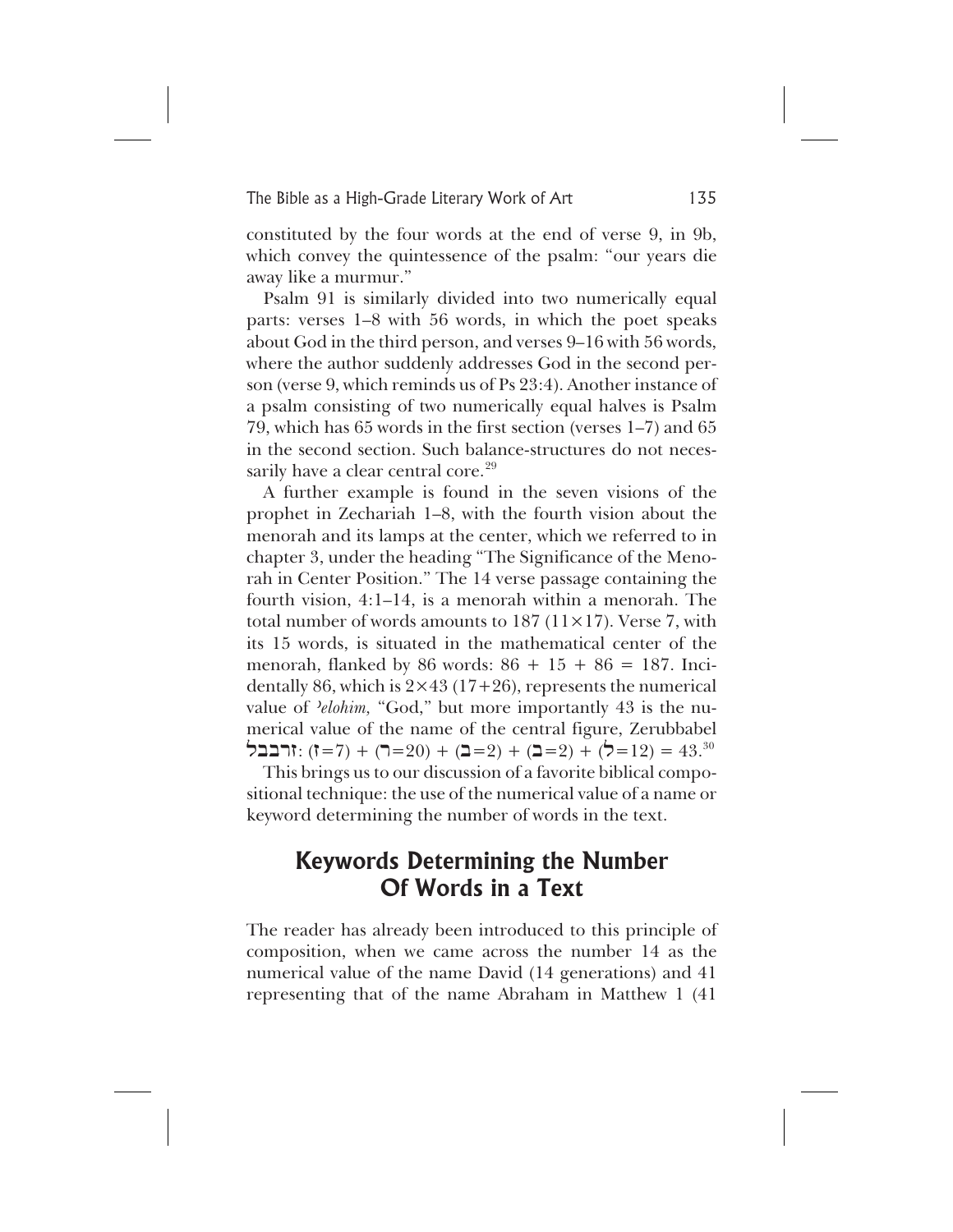progenitors in the genealogy, and 41 words in verses 7–9). The purpose of this technique is to underscore numerically the central idea in a text, which is in the case of Matthew 1, as we have seen, to show that Jesus is the son of Abraham and of David—see chapter 2 under "Examples from the Gospels."

This is one of numerous instances of the occurrence of this principle, which as a compositional technique is still a wholly uncharted territory. In my study of Deuteronomy, my interest in this technique was roused by the frequent occurrence of the number 38 in the passage in which it is said that "the journey from Kadesh-barnea to the crossing of the Zared lasted thirtyeight years" (2:8b-15, verse 14). The text consists of 114 words, which is 3×38. There are exactly 38 words in the "ethnographic note" in verses 10–12, and 38 words in the "we-account" (8 words in verse 8b and 9a, plus 4 words in 13b, plus 26 words in verse 14), and 38 words in the rest of the text (28 in the divine speech into which the "ethnographic note" was inserted, and 10 words in Moses' comment in verse  $15$ ).<sup>31</sup>

The use of the number 38 reminds us of the New Testament story about the man who had been crippled for thirty-eight years (John 5:1–18). Menken has observed that the narrative consists of 190 ( $5\times38$ ) words, and that up to  $5:15$  the discourse amounts to 76 ( $2\times38$ ) words, with 19 words in the rest of the discourse.<sup>32</sup>

Let me mention some further examples of the occurrence of this technique in Deuteronomy:

1) The numerical value of the name  $\vec{w}$  **"** "Moses," 39 ( $\triangle$ =13) +  $(\mathbf{W}=21) + (\mathbf{H}=5) = 39$ , which is similar to *hashem*, "the name"!) seems to have been used in both Deut 1:1–5 and 4:44–49, two introductory "headings" which are very similar. The text of the first, preceding the introductory formula *le mor* at the end, consists of 78 ( $2 \times 39$ ) words, composed according to the formula  $78 = 39+39+1$ , with 39 words before, and 39 after the verse divider (see my commentary, volume IA, 65–68). The second heading in 4:44–49 has likewise 78 words, and is structured according to the compositional formula  $78 = 26a + 52b$ , which is repeated in the syntax:  $78 = 26Mc + 52Sc$  (see volume IB, 11–13).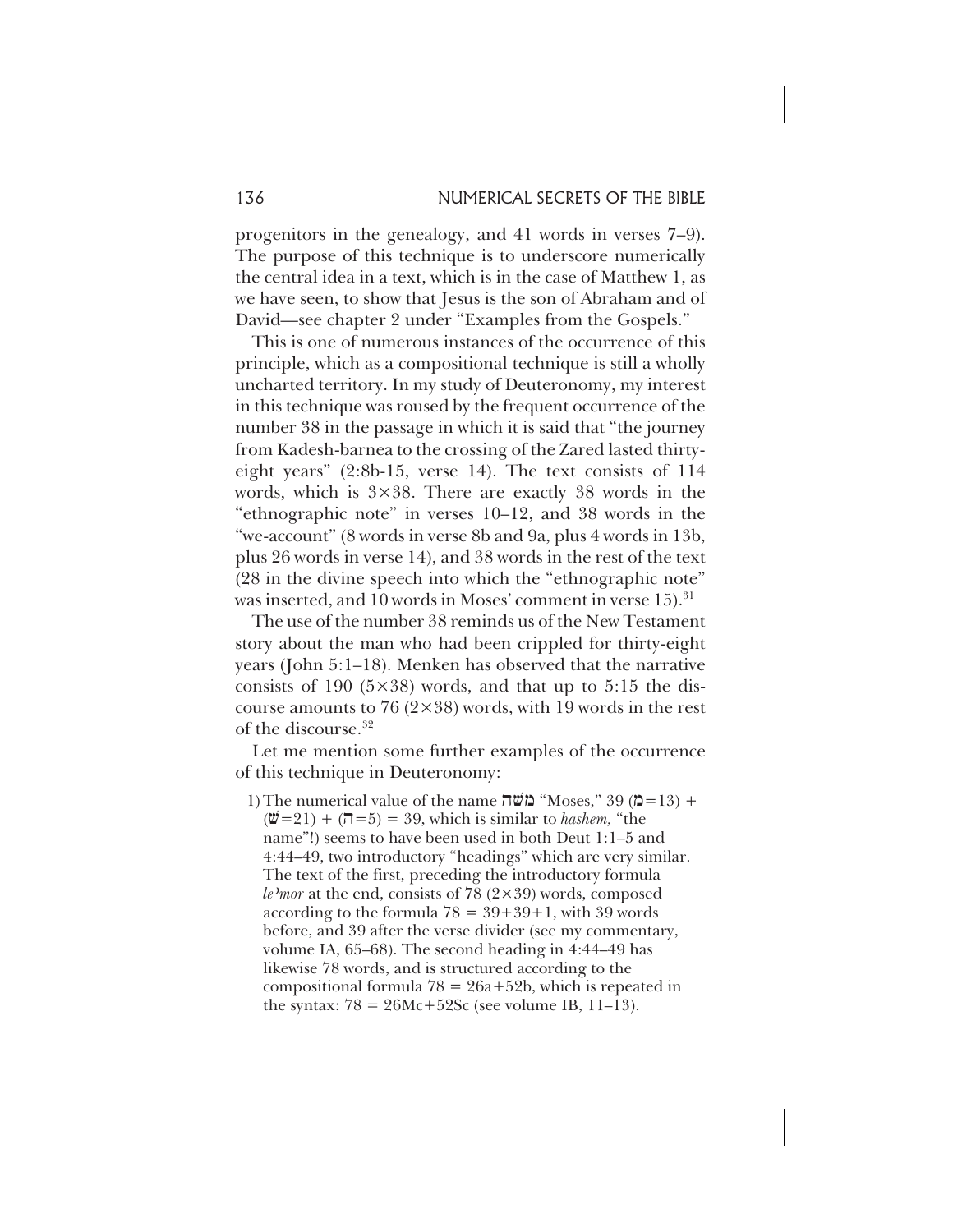Moreover, we count 40 words in verses 44–46 and 38 in 47–49. This might be a coincidence, were it not that the formula  $78 = 38 + 40$  can be detected in 1:1-5, which means that the two crucial numbers pertaining to the journey in the desert figure prominently in both texts.

- 2) In 15:4–6, where God's blessing is promised, we count 54 words, the numerical value of the word *yebarekkeka,* "He will bless you" (verse 4).
- 3) In 16:1–4, the passage dealing with the celebration of the Passover, there are 73 words, the numerical value of *lechem boni,* "bread of affliction" (verse 3).
- 4) In 17:16–20, where the king is ordered to make himself a copy of the Mosaic law, we find 93 words, the numerical value of *hattorah hazzot,* "this law" (verse 19), with 35 in verses 16–17 (the value of *hazzot,* "this") and 58 in 18–20 (the value of *hattorah,* "law").
- 5) In 19:8–10, the command not to shed innocent blood in the land, there are 60 words, the numerical value of *dam naqi,* "innocent blood" (verse 10), with exactly 17 words in the main clauses (the value of *dam,* "blood") and 43 in the subordinate clauses (the value of *naqi,* "innocent"). Moreover, the whole section 19:1–10, dealing with the sanctuary cities, consists of 186 words, the numerical value of the command in verse 7: *šaloš barim tabdil lak,* "set apart three cities for you."
- 6) In 21:1–9, another passage dealing with the shedding of innocent blood, there are 135 words, the numerical value of *haddam hannaqi miqqereb,* "innocent blood from your midst" (verse 9).
- 7) In 19:14–21, in which the giving of false evidence is dealt with, we count 107 words, the numerical value of the keywords *ubi*<sup>2</sup>*arta hara*<sup>*c*</sup>, "you shall rid yourself of this wickedness" (verse 19), which is made up of 66 words in the main clauses (the value of *ubiaarta*) and 41 in the subordinate clauses (the value of *harab*).
- 8) In 24:10–18, a passage about basic human rights (which has  $119 (7\times17)$  words), the first section,  $10-13$ , consists of 46 words, the numerical value of the keyword *tsedaqah,* "righteousness" (verse 13).
- 9) Three related texts that have intrigued me in this respect are Exod 14:15–19, 23:20–23 and 33:1–3 where the "angel" or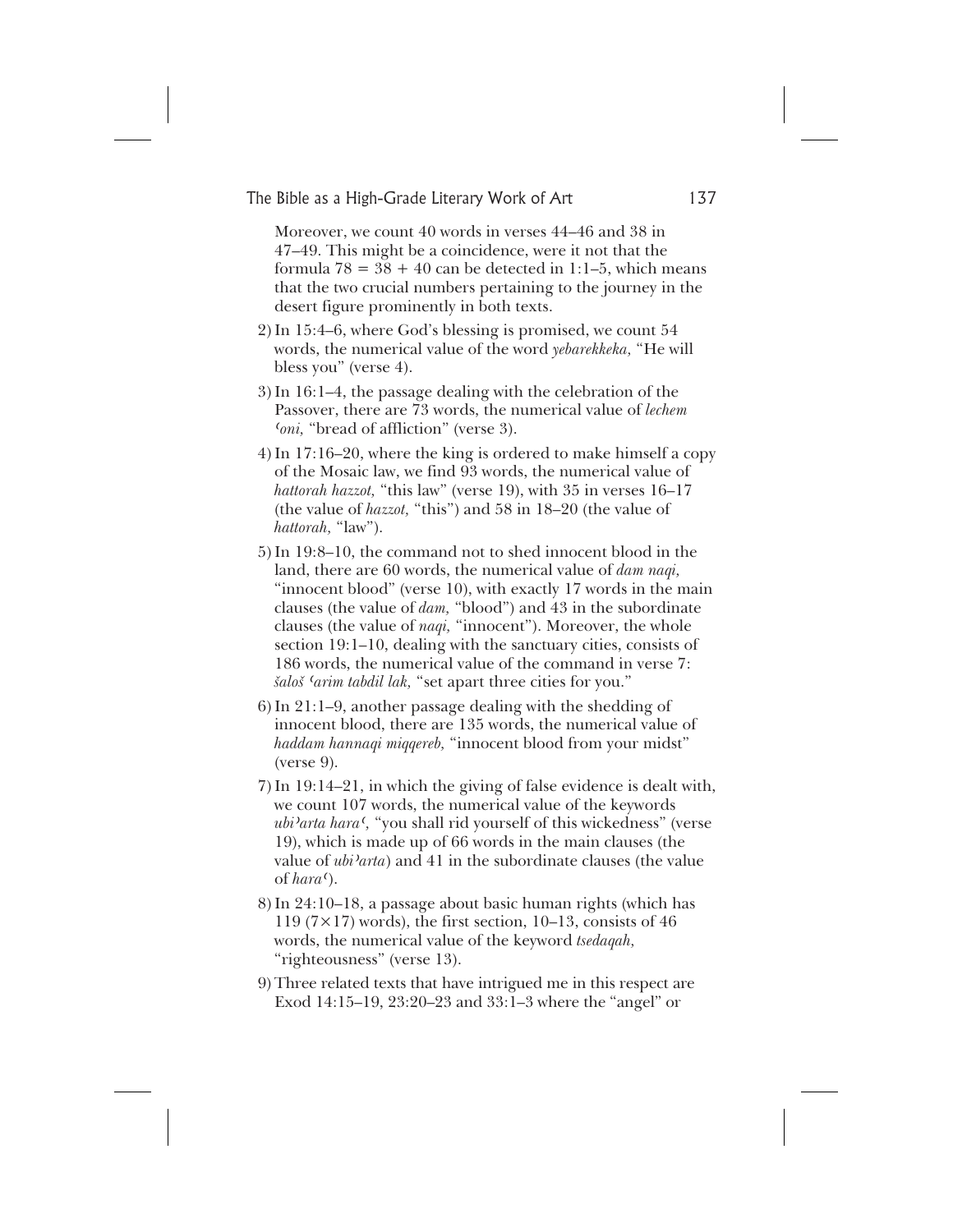"messenger" of the Lord is referred to. The divine speeches in both 14:15–19 and 33:1–3 have exactly 47 words, the numerical value of *malaaki,* "my angel/messenger." This enigmatic figure is mentioned in 14:19; 33:2—where the Septuagint has "my messenger" as in 33:34 and 23:23. In 23:21, where it is said that "my name is in him," the verse is made up of 47 letters. To crown it all, the first part of the divine speech in Mal 3:19–21 (in most translations 4:1–3), introducing the promise of the coming of Elijah, consists of 47 words; the promise itself in 3:23–24 (4:5–6) has 28 words, the numerical value of Elijah  $(X=1 + 7=12 + 7=10 + 7=5 = 28).$ 

10) My final example comes from the book of Ecclesiastes (Qohelet), to which my attention was drawn by Duane Christensen. The book is made up of 2997 words  $(81\times37)$  and 222 verses  $(6\times37)$ . The number 37, which appears to govern the text, represents the numerical value of the keyword *hebel,* "vanity." Significantly enough it occurs 37 times in the book. Moreover, the numerical value of the five occurrences of *hebel* in 1:2 equals 185, which is 5×37. This corresponds to the number of verses in what Christensen regards as the "inner frame": 92 in 2:1 – 6:8 plus 93 in 6:10 – 11:6. The 36 verses (18+18) in the "outer frame": 1:1–18 and 11:7 – 12:14, together with the single verse in the center of the structure (6:9) add up to 37.

| Outer frame: $1:1-18$              |        |           | 18 verses                                    |
|------------------------------------|--------|-----------|----------------------------------------------|
| Inner frame: $2:1-6:8$             |        | 92 verses |                                              |
| <b>Center</b>                      | 6:9    |           | 1 verse                                      |
| Inner frame: $6:10-11:6$ 93 verses |        |           |                                              |
| Outer frame: $11:7-12:14$          |        |           | 18 verses                                    |
|                                    | Total: |           | $185 (5 \times 37) + 37 = 222 (6 \times 37)$ |

Christensen's reconstruction of the structure of the book is based upon his view of the "outer frame" and upon the supposition that 6:9 constitutes the mathematical center of the book. However, there is another way of ascertaining the structure of the text. A more plausible view of the "outer frame," in my opinion, is that it is constituted by the preamble, 1:1–11 (so delimited in the *Leningrad Codex* by means of the only *parashah petucha*, "paragraph marker," in the whole text), and the epilogue, 12:9–14. The core of the book begins with 1:12, "I, Qohelet, ruled as king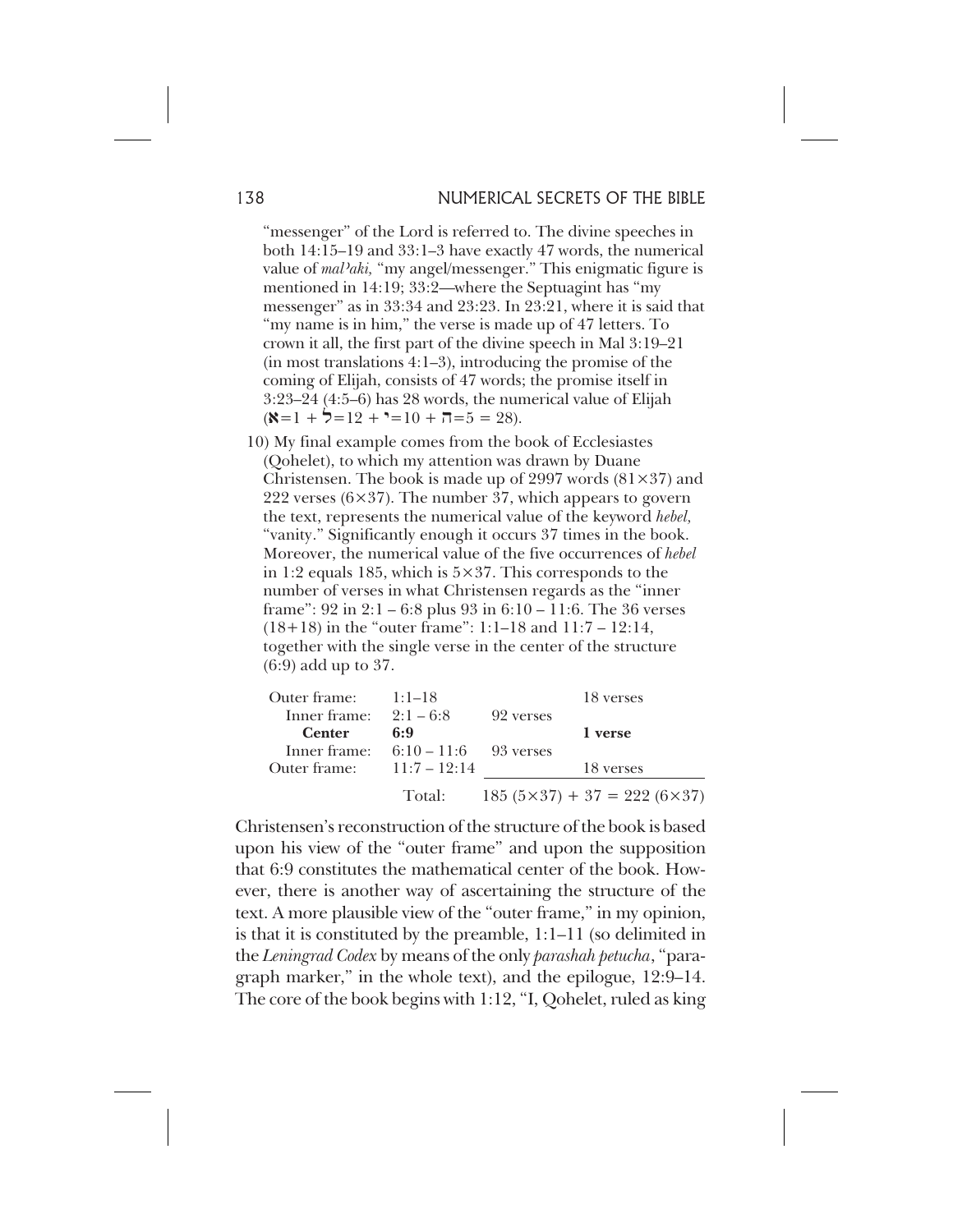over Israel in Jerusalem," and ends with 12:8, "Utter futility, says Qohelet, everything is futile." As for the center of the book: the mathematical center of the entire text is situated between 6:9 and 6:10, with 111 verses before and 111 after this point. This means that not only 6:9, but also 6:10 could be regarded as the most central verse. Thus there seems to be uncertainty about the real center of the book.

The editor responsible for the book of Ecclesiastes in the *Biblia Hebraica Stuttgartensia* took the liberty of indicating the mathematical center of the text on the level of verses between 6:9 and 6:10. He did so by using the current reference found elsewhere in the codex, *chetsi hassefer,* "center of the book," and by adding the word *bappesuqim*, meaning "in the verses." However, a glance at *Codex Leningrad* (and at Kittel's *Biblia Hebraica*) tells us that the sign in the margin signifying the center of the book and the words *chetsi hassefer,* "center of the book," are not situated at 6:9/10, but at 6:12! Moreover, there is no trace of the word *bappesuqim,* "in the verses," of which the editor gave the impression that it figures in the codex.<sup>33</sup>

The editor of the *Biblia Hebraica Stuttgartensia* clearly tried to "correct" the Masorah in *Codex Leningrad*, which is, to say the least, unjustified and misleading. The codex obviously represents a different view of what the "center of the book" is, or more correctly, what the Masoretes regarded as "the book" in this case: the core of the present book, 1:12 – 12:8. As Nobel has suggested, without the 17 verses of the preamble and the epilogue (the 11 verses of 1:1–11 and the 6 verses of 12:9–14), the book itself  $(1:12 - 12:8)$  is made up of 205 verses. The mathematical center of these verses constituting the core of the book, is the 103rd verse, 6:12, which appears to contain the quintessence of Qohelet's view of life:

> For who can know what is good for anyone in this life, this brief span of futile existence through which one passes like a shadow? What is to happen afterwards here under the sun, who can tell?